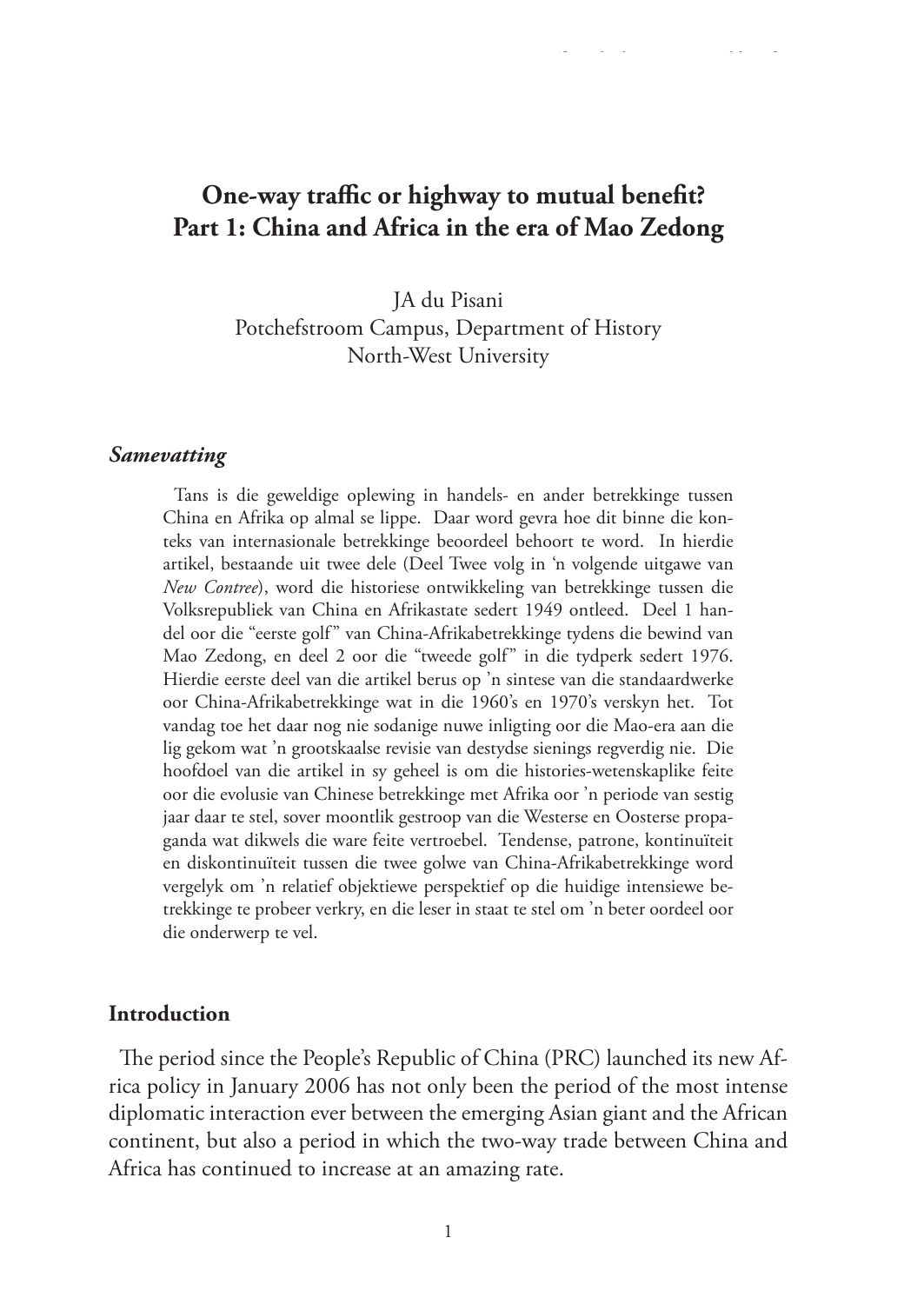What is the significance of the strengthening of diplomatic and economic relations between China and Africa in recent months? In this two-part article the development of China-Africa relations since 1949 is investigated from a historical perspective. The first part of the article deals with Chinese relations with Africa during the reign of Mao Zedong (the so-called "first wave") and the second part with these relations after the Mao era (the "second wave"). Trends, patterns, continuities and discontinuities between the two "waves" are analysed to put the current relations between China and Africa in their proper historical and international relations context.

This first part of the article takes the form of a synthesis of scientific research about China-Africa relations published in the 1960s and 1970s. Several of the standard works on the topic were consulted. Considering the fact that mainly English-language texts were used and a few of them were written from a decidedly pro-Western bias in the context of the Cold War period, special care was taken to avoid anti-Chinese propaganda. It must be noted that not too much new information about the Mao period, that could result in a major revision of existing knowledge, has become available since the late 1970s. The main purpose of this article is to provide the historical background of the PRC's relations with Africa, which have evolved over a period of almost sixty years, as objectively as possible, in order to interpret the historical data as an aid to assessing the significance of what is happening currently in terms of China-Africa interaction.

#### **Chinese contacts with Africa before 1949**

Chinese scholars claim that their country's contacts with Africa may go back as far as the Han dynasty (202 BC – AD 220), when Chinese wares probably found their way to Kush and African goods from Axum were allegedly brought to China. There are no records of direct human contacts in this early period, but it is not impossible that African and Chinese traders may have met along the long-distance trade routes of the time.<sup>1</sup>

During the Tang dynasty (AD 618-907) a Chinese officer, Du Huan, visited a place called Molin, probably in contemporary Eritrea. His reports on Africa were the first by a Chinese person.<sup>2</sup>

<sup>1</sup> P Snow, *The star raft. China's encounter with Africa* (London, Weidenfeld and Nicolson, 1988), p. 2.

<sup>2</sup> P Snow, *The star raft* … , p. 3.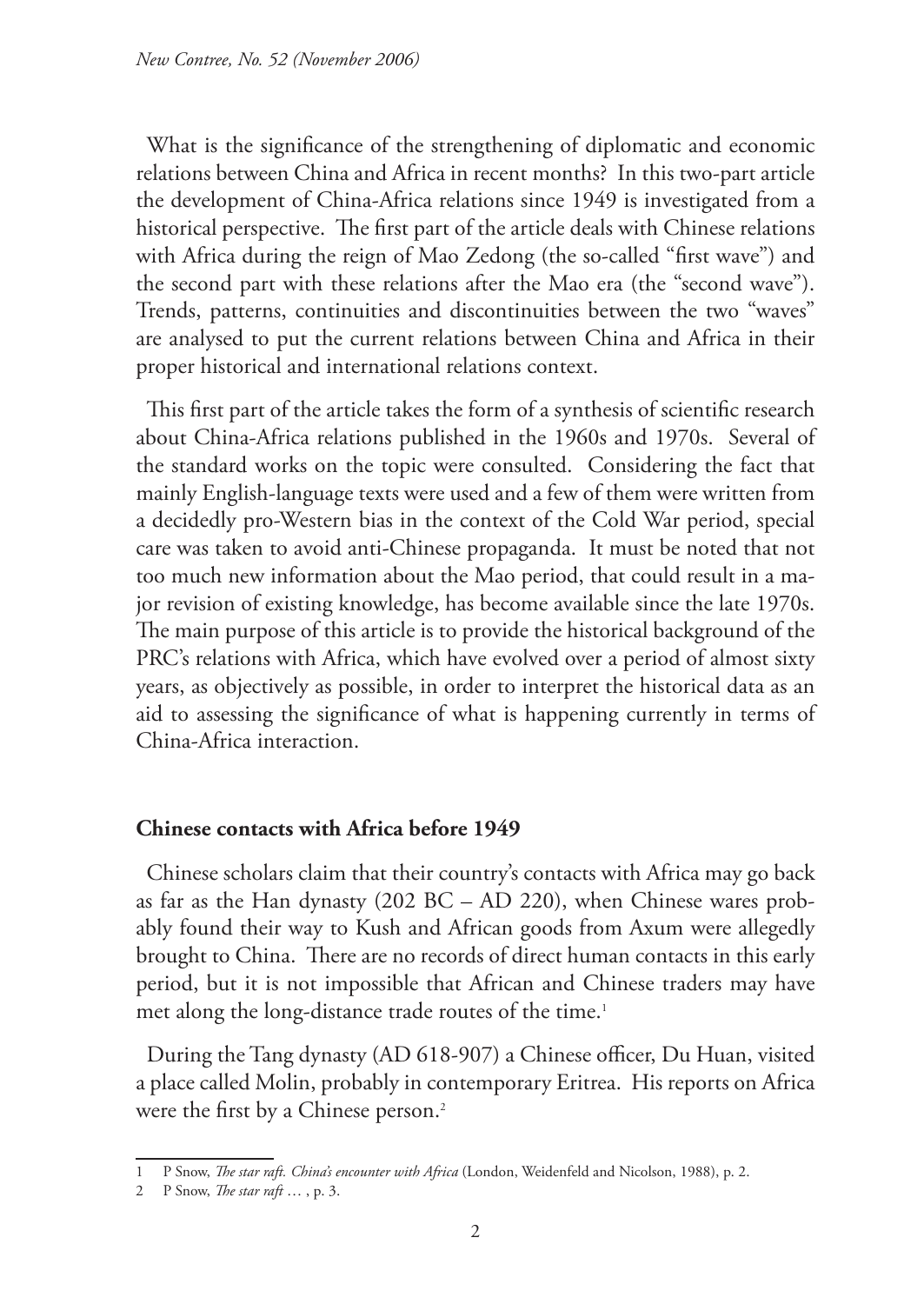In the tenth and eleventh centuries a flourishing trade across the ocean developed between South China and East Africa, with Muslim traders as intermediaries. Relatively large quantities of sought after African goods, including ivory, tortoise shell, frankincense and ambergris, reached China. The Chinese porcelain and coins found at archaeological sites on the Swahili coast (in contemporary Somalia, Kenya, Tanzania and Mozambique) and at Great Zimbabwe as well as Mapungubwe, provide evidence of the exchange of goods across the ocean over an extended period of time. A group of Africans, led by a person called Zengjiani, and probably traders rather than state ambassadors, was reported to have visited the Chinese court in the late eleventh century. They were treated with respect.<sup>3</sup>

In the Song period, from the twelfth century, the Chinese built ships for ocean voyages and became a maritime people, possessing the best seafaring technology of their time. The earliest evidence of African slaves in the service of wealthy Cantonese people dates from the twelfth century. A Chinese cartographer, Zhu Siben, compiled a map of Africa in the early fourteenth century, probably using Arab data. Wang Dayuan, who claimed to have travelled round the Indian Ocean on merchant voyages in the 1330s, is today regarded as the first Chinese visitor to the East African coast.4

It was during the Ming dynasty that more direct contacts between China and Africa occurred. Around the same time that African visitors from Malindi, Mogadishu and Brava made the journey to the Chinese emperor's court the large fleet of the famous navigator Zheng He, the Grand Eunuch of the Three Treasures and so-called "Chinese Columbus", called at various ports on the East African coast. His galleons sailed down the coast from Somalia to Mozambique on a series of expeditions between 1414 and 1433 to demonstrate the power of the Chinese empire and to track down the political foes of the Chinese emperor. It is even possible that Zheng He's ships may have sailed round the southern tip of Africa. Although on occasions tens of thousands of soldiers accompanied the Chinese fleet, they did not, like the Portuguese later, come to conquer, only to win the allegiance of distant peoples for their emperor. The most prized item brought back to the emperor was a giraffe.<sup>5</sup>

<sup>3</sup> P Snow, *The star raft* … , pp. 5, 6, 8, 19-20.

<sup>4</sup> P Snow, *The star raft* … , pp. 8, 9, 11, 19.

<sup>5</sup> A Hutchison, *China's African revolution* (London, Hutchinson, 1975), p. 11; I Greig, *The Communist challenge to Africa: An analysis of contemporary Soviet, Chinese and Cuban policies* (Richmond, Foreign Affairs Publishing Company, 1977), p. 58; P Snow, *The star raft* … , pp. 21-30; X Qin, "Summit new peak in China-Africa relations", *China Daily*, 31 October 2006, p. 4.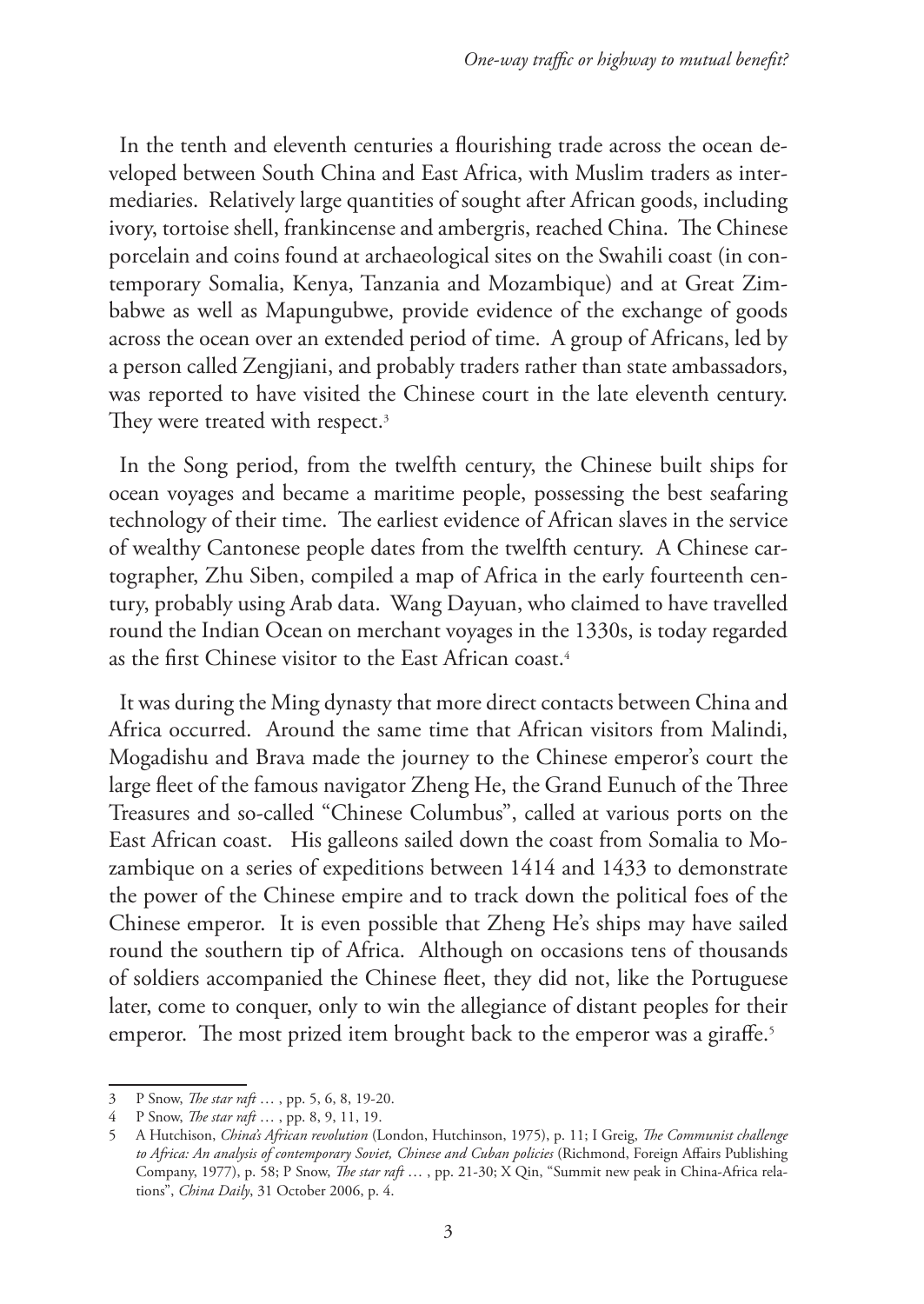Chinese civil servants, who adopted the Confucian world view, regarded these voyages across the ocean as a not useful, extravagant and even frivolous activity. They persuaded the emperor to put a stop to the expeditions. Even the records of Zheng He's great voyages were destroyed. By this time the Chinese capital had been moved from Nanking to Beijing 1,000 kilometres further north, which signified the closing of China's doors to the outside world. The last official contact with Africa in the Ming period occurred in 1441 when an Egyptian sultan sent envoys with tribute to the imperial court.<sup>6</sup>

Because of the vast distance separating China from Africa and the technological constraints of the pre-industrial era, direct links between China and Africa did not materialise for hundreds of years.

During the period of European colonial expansion in Africa in the late 19<sup>th</sup> and early 20<sup>th</sup> centuries there was an indirect link between China and Africa in the form of Chinese labourers used by European colonial powers in Africa. Chinese mineworkers were brought to South Africa. In other parts of Africa Chinese workers helped to construct many of the continent's early railway lines.<sup>7</sup>

## **Maoist China and Africa: policy objectives and approaches**

For a few years after assuming power in 1949 the new communist regime in Beijing did nothing to reach out to Africa. There were several reasons for this:

- The communists had to focus on consolidating their authority within China.
- All the attention of the PRC in terms of foreign relations was focussed on relations with other Asian states within its immediate geo-strategic sphere of influence.
- Much energy was expended on the PRC's involvement in the Korean War.
- Very few African states had attained independence and could pursue independent foreign relations.<sup>8</sup>

By the mid-fifties, when many African states were on the verge of independence from colonial rule, the situation had changed. From Africa's side there

<sup>6</sup> A Hutchison, *China's African revolution*, p. 11; P Snow, *The star raft* … , pp. 30-31.

<sup>7</sup> P Snow, *The star raft* … , pp. 41, 46, 47.

<sup>8</sup> See e.g. A Ogunsanwo, *China's policy in Africa, 1958-71* (London, Cambridge University Press, 1974), pp. 4- 5.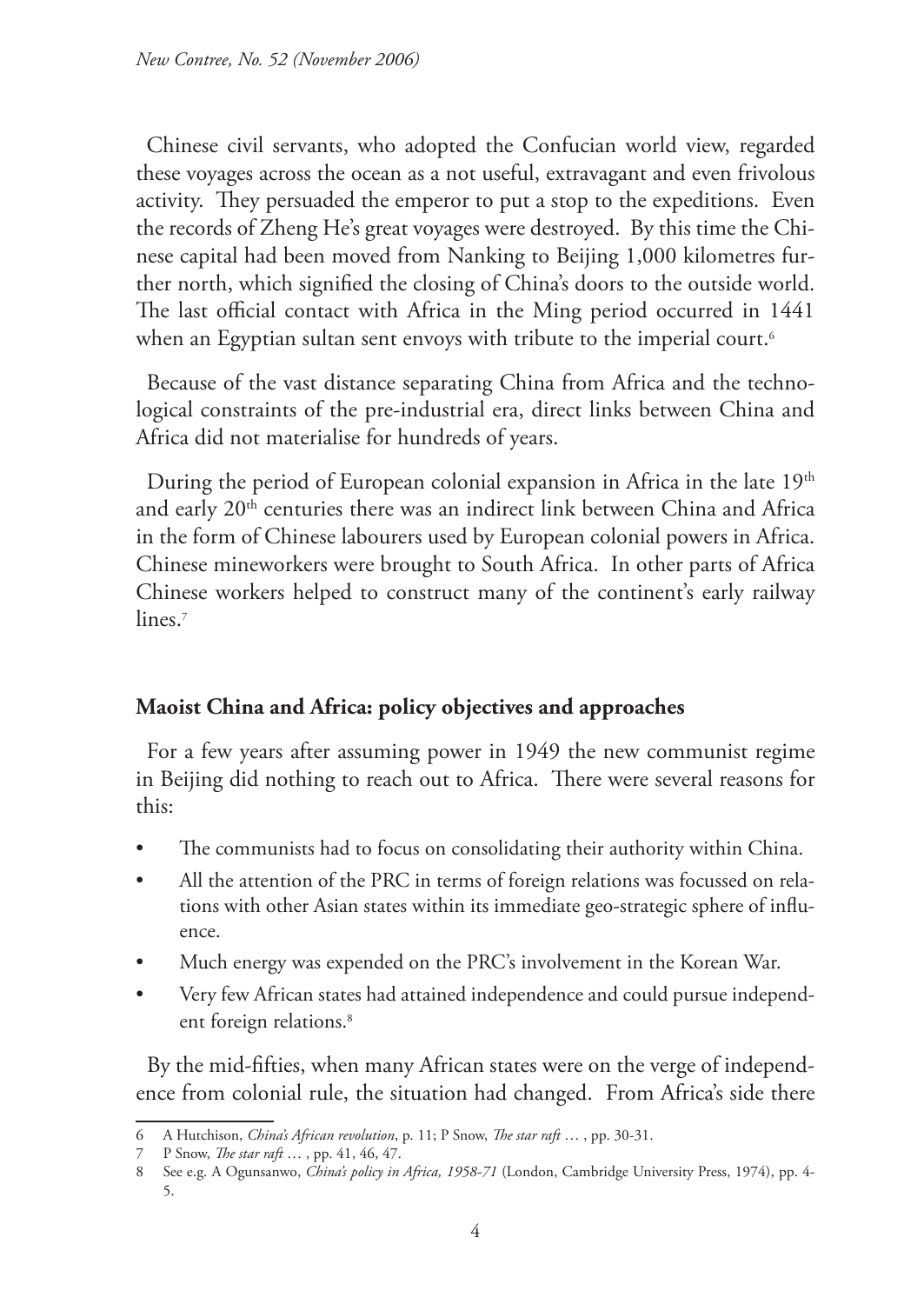had been much interest in independence movements in colonial Asia. Because there had been no official contact before, very little knowledge about China existed in Africa.<sup>,</sup> Several African leaders explored the possibility of links with the communist world and attended East bloc meetings in the 1950s.<sup>10</sup> Soon the Chinese and several African leaders would start showing an interest in closer relations.

The event which created the opportunity for the PRC to initiate its modern links with Africa was the Asian-African Conference held in Bandung, Indonesia, in April 1955. The meeting at this conference of Zhou Enlai, the Chinese premier, with Gamal Abdel Nasser, the leader of Egypt, gave the PRC the opening it needed to launch relations with Africa. Zhou established a working relationship with Nasser and Egypt accepted the Chinese invitation to send a delegation to Beijing.<sup>11</sup>

After Bandung a new type of understanding between China and some African countries started emerging. In September 1956 a new West Asian and African Affairs Department was established in the PRC's Ministry of Foreign Affairs.12

Why would the Chinese leaders be interested in building relations with countries on a distant continent, which could offer little to China by way of strategic or economic benefits? In order to be able to answer this question the interrelatedness of the PRC's African policy with the overall objectives of the Chinese foreign policy must be appreciated. These objectives during Mao's rule were according to Smaldone:

- Diversification and expansion of its foreign trade and economy.
- Gaining international recognition and influence.
- Achieving a position of leadership among Third World nations.
- Winning the mantle of ideological guide in the communist world.
- Undermining Western influence in the international system.<sup>13</sup>

China-Africa relations in the Mao period must be interpreted in the context

<sup>9</sup> A Hutchison, *China's African revolution*, p. 9.

<sup>10</sup> P Snow, *The star raft* … , p. 72.

<sup>11</sup> A Ogunsanwo, *China's policy in Africa, 1958-71*, p. 8; I Greig, *The Communist challenge to Africa* … , p. 59.

<sup>12</sup> BD Larkin, *China and Africa, 1949-1970: The foreign policy of the People's Republic of China* (Berkeley, University of California Press, 1971), p. 26; I Greig, *The Communist challenge to Africa* … , p. 62.

<sup>13</sup> JP Smaldone, "Soviet and Chinese military aid and arms transfers to Africa: a contextual analysis", W Weinstein and TH Henriksen (eds), *Soviet and Chinese aid to African nations* (New York, Praeger Publishers, 1980), p. 102.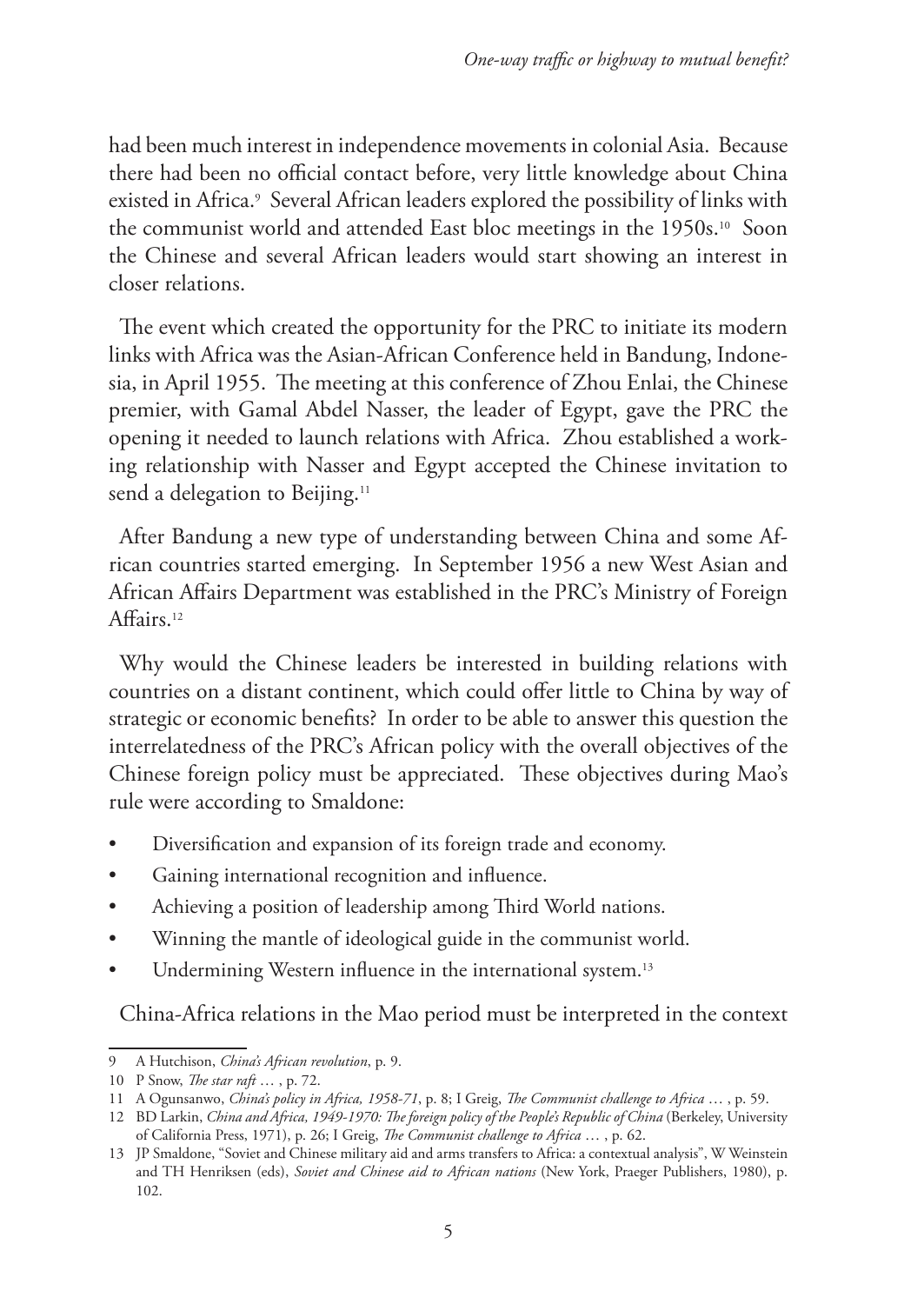of the Cold War and cannot be separated from the PRC's relations with the USA and the USSR. The following considerations applied in this regard:

- Relations with the USA: After a hundred years of Chinese humiliation at the hands of foreign powers it was no surprise that it would be a major objective of Mao's government to challenge the Western domination of world affairs.<sup>14</sup> As a communist state the PRC was an enemy of the USA. During the Mao period the two countries fought each other in bitter wars in Korea and Vietnam. US propaganda was levelled against the "yellow peril" or "red menace" from China. The Americans accused the PRC of being a "trouble-maker" and trying to instigate revolution in Africa.<sup>15</sup> China sought allies to counter US efforts to isolate her.
- Relations with the USSR: In the late 1950s a widening split between the PRC and her former closest ally, the USSR, occurred. It culminated in an open break in the 1960s. Not only did the PRC start following a foreign policy independent from Soviet inputs, but Beijing also launched a bitter campaign against the Soviet Union. Some observers interpreted China's African policy as a series of pragmatic manoeuvres to counter Soviet influence on the continent.<sup>16</sup>

Africa came to play a crucial role in China's fight against "American imperialism" and "Soviet revisionism" and her bid for international legitimacy and power. To strengthen her own position vis-à-vis the superpowers the PRC projected herself as a developing country or part of the so-called Third World. Events in the 1950s and 1960s convinced the Chinese leaders that the Third World, with its economic poverty and political instability, was the principal revolutionary element in the international system. Beijing's strategy, first expressed by Lin Piao in the 1960s, was to work towards joining the underdeveloped countries of Asia, Africa and Central America in a united liberation front to challenge the world domination of the superpowers and to create a new force in international politics.17

<sup>14</sup> P Snow, *The star raft* … , p. xiv.

<sup>15</sup> See e.g. JK Cooley, *East wind over Africa: Red China's African offensive* (New York, Walker and Company, 1965), p.3; A Hutchison, *China's African revolution*, p.3; H Kapur, *China in world politics* (New Delhi, India International Centre, 1975), p. 31.

<sup>16</sup> See H Kapur, *China in world politics*, p.31; EK Lawson, "China's policy in Ethiopia and Angola", W Weinstein and TH Henriksen (eds), *Soviet and Chinese aid to African nations*, p. 167.

<sup>17</sup> H Kapur, *China in world politics*, pp. 34, 39; GT Yu, *China's African policy: A study of Tanzania* (New York, Praeger, 1975), p. 4; EK Lawson, "China's policy in Ethiopia and Angola", W Weinstein and TH Henriksen (eds), *Soviet and Chinese aid to African nations*, p. 178; JP Smaldone, "Soviet and Chinese military aid …", W Weinstein and TH Henriksen (eds), *Soviet and Chinese aid to African nations*, p. 102; P Snow, *The star raft* …, p. xvi.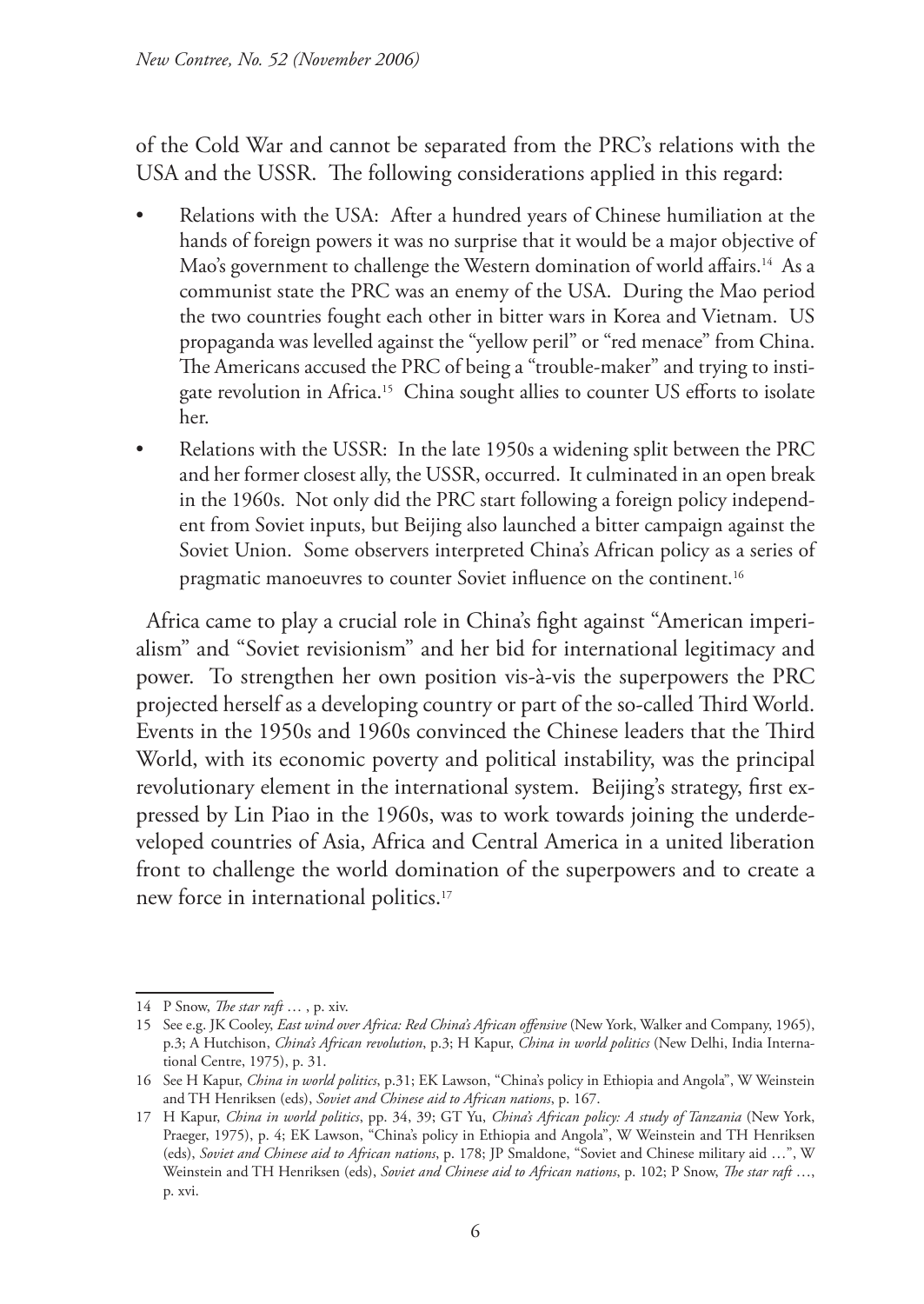As a result of their shared experience of anti-colonialist struggle and their common desire to preserve their independence from foreign domination the Chinese and Africans seemed to be natural allies.18 Chinese leaders made use of these parallel experiences and the Mao Zedong government took a strong anti-colonialist stance. The Chinese Afro-Asian Solidarity Committee stated in 1958 that "the Chinese people always sympathize with and support the African people in their just struggle for national independence and against colonialism and racial discrimination".19

In their appeals to African countries the Chinese leaders stressed the solidarity of race rather than class.20 The Chinese political leaders portrayed their country as being part of the "non-white" world.21 Radio Peking referred to Africans as "our black brothers". In Chinese propaganda "Afro-Asian solidarity" meant ranging the black and yellow-skinned people against the whites.<sup>22</sup>

The PRC pursued a two-pronged strategy in Africa, combining a "united front from above", i.e. state-to-state relations with sovereign governments, with a "united front from below", i.e. support for revolutionary groups that were still fighting to liberate their countries from colonial rule.<sup>23</sup>

In the late 1950s, when actual decolonisation in Africa had barely started, the Chinese leaders still cherished the dream that the Chinese revolutionary model would be implemented in Africa and that the African continent would become "a major revolutionary outpost in a Sinocentric world".<sup>24</sup> Africa was included in Mao's plans for a worldwide onslaught on Western "imperial $ism$ ".<sup>25</sup>

Beijing had the vision of a two-phase revolution in Africa, for which shortterm and long-term foreign policy objectives were developed. The first phase would be the attainment of political independence from colonial rule. In the short term Beijing would have to deal with African nationalist governments, even those that might be bourgeois in outlook. In terms of Chinese

<sup>18</sup> See AM Halpern (ed), *Policies towards China: Views from six continents* (New York, McGraw-Hill Book Company, 1965), p. 402; A Hutchison, *China's African revolution*, p. 5; P Snow, *The star raft* … , p. 65.

<sup>19</sup> BD Larkin, *China and Africa, 1949-1970*, p. 40.

<sup>20</sup> JK Cooley, *East wind over Africa* … , p. 6.

<sup>21</sup> CF de Villiers, FR Metrowich and JA du Plessis, *Die Kommunisme in aksie* (Pretoria, Departement van Inligting, 1975), p. 106.

<sup>22</sup> JK Cooley, *East wind over Africa* … , pp. 3, 22.

<sup>23</sup> A Hutchison, *China's African revolution*, pp. 19, 86.

<sup>24</sup> JK Cooley, *East wind over Africa* … , p. 7. See also A Ogunsanwo, *China's policy in Africa, 1958-71*, p. 114; A Hutchison, *China's African revolution*, p. 7.

<sup>25</sup> I Greig, *The Communist challenge to Africa* … , p. 61.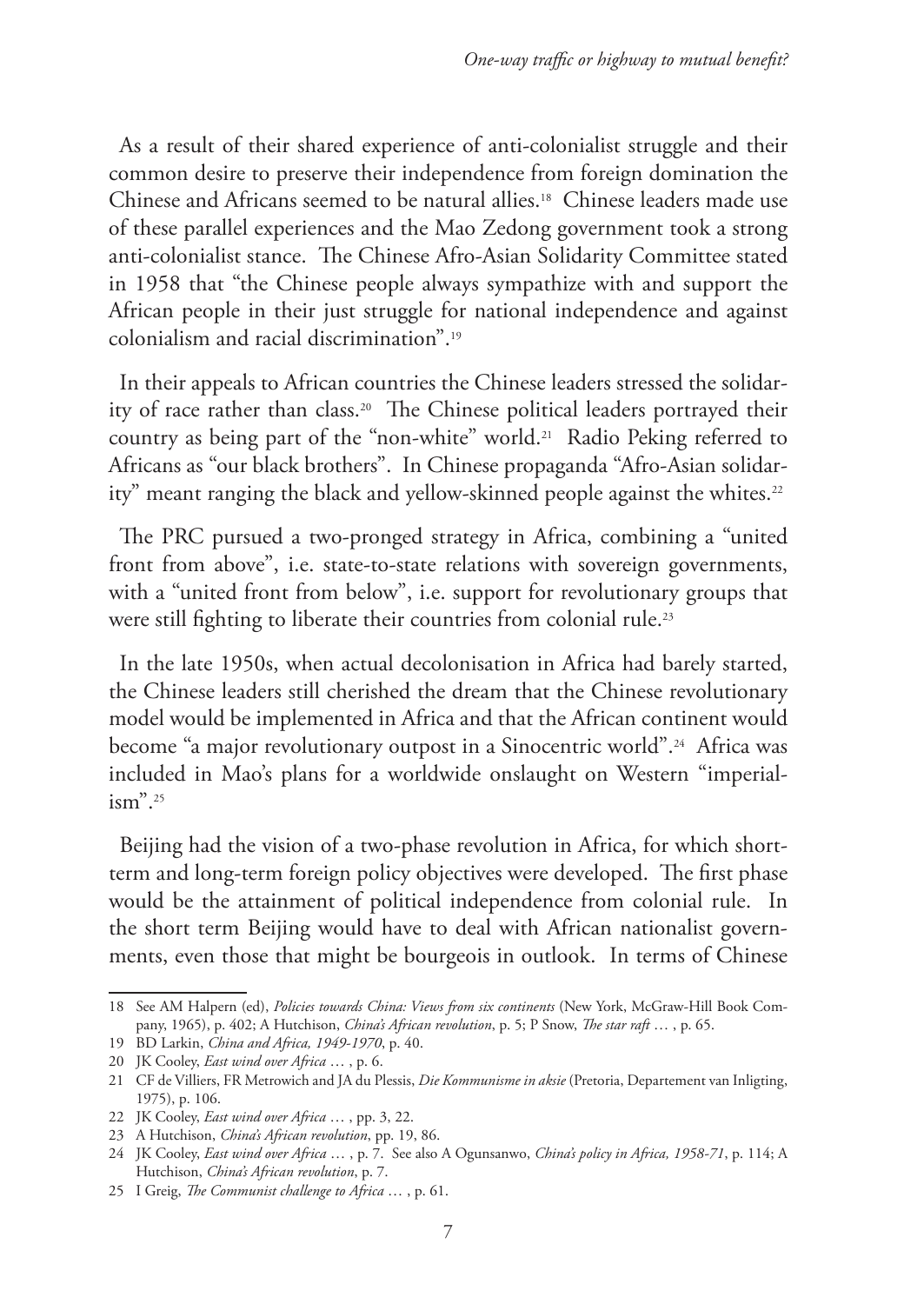thinking a second revolution would be necessary, where the black proletariat would seize power from the black bourgeoisie that had been put in power at independence by the Western colonial powers. For this purpose the Chinese engaged in training revolutionary cadres, who were willing to align their states with Chinese policy, for a Maoist type of revolutionary struggle. China wished to spread the doctrines of the Chinese revolution in Africa through socalled people's organisations and sided in Africa with any faction that could assist her in increasing her own influence at the expense of either Western or Soviet influence. During the 1950s and 1960s China was involved in subversive activities in Cameroon, the Congo, Burundi, Niger, Nigeria, Upper Volta and Togo.<sup>26</sup>

China-Africa relations would not remain unchallenged. During the greater part of the Cold War the Western powers were hostile to any Chinese attempts to consolidate relations with Africa. Snow remarked:

Any Asian interest in Africa, any African sympathy with Asia has been seen as constituting an implicit threat to the West's supremacy.<sup>27</sup>

There were exaggerated fears in the West about Chinese designs in Africa and every move from Beijing was greeted with suspicion. The United States was prepared to resort to drastic methods, using CIA tactics, to try and eject the Chinese from Africa.28

However, Western opposition was not the only obstacle in the way of Maoist China's attempts to consolidate her relations with Africa. Neuhauser contends that Beijing's revolutionary zeal and almost fanatic pursuit of the anti-Soviet campaign alienated many African leaders.<sup>29</sup>

<sup>26</sup> JK Cooley, *East wind over Africa* … , pp. 4, 14, 218; AM Halpern (ed), *Policies towards China* … , p. 436; H Kapur, *China in world politics*, pp. 23, 39; I Greig, *The Communist challenge to Africa* … , pp. 131-134.

<sup>27</sup> P Snow, *The star raft* … , p. xiv.

<sup>28</sup> P Snow, *The star raft* … , p. 110. See also A Harrigan, *Red star over Africa* (Cape Town, Nasionale Boekhandel, 1964), pp. 92-96.

<sup>29</sup> C Neuhauser, *Third world politics: China and the Afro-Asian People's Solidarity Organization, 1957-1967* (Cambridge, Massachusetts, Harvard University East Asian Research Center, 1970), pp. 71-72.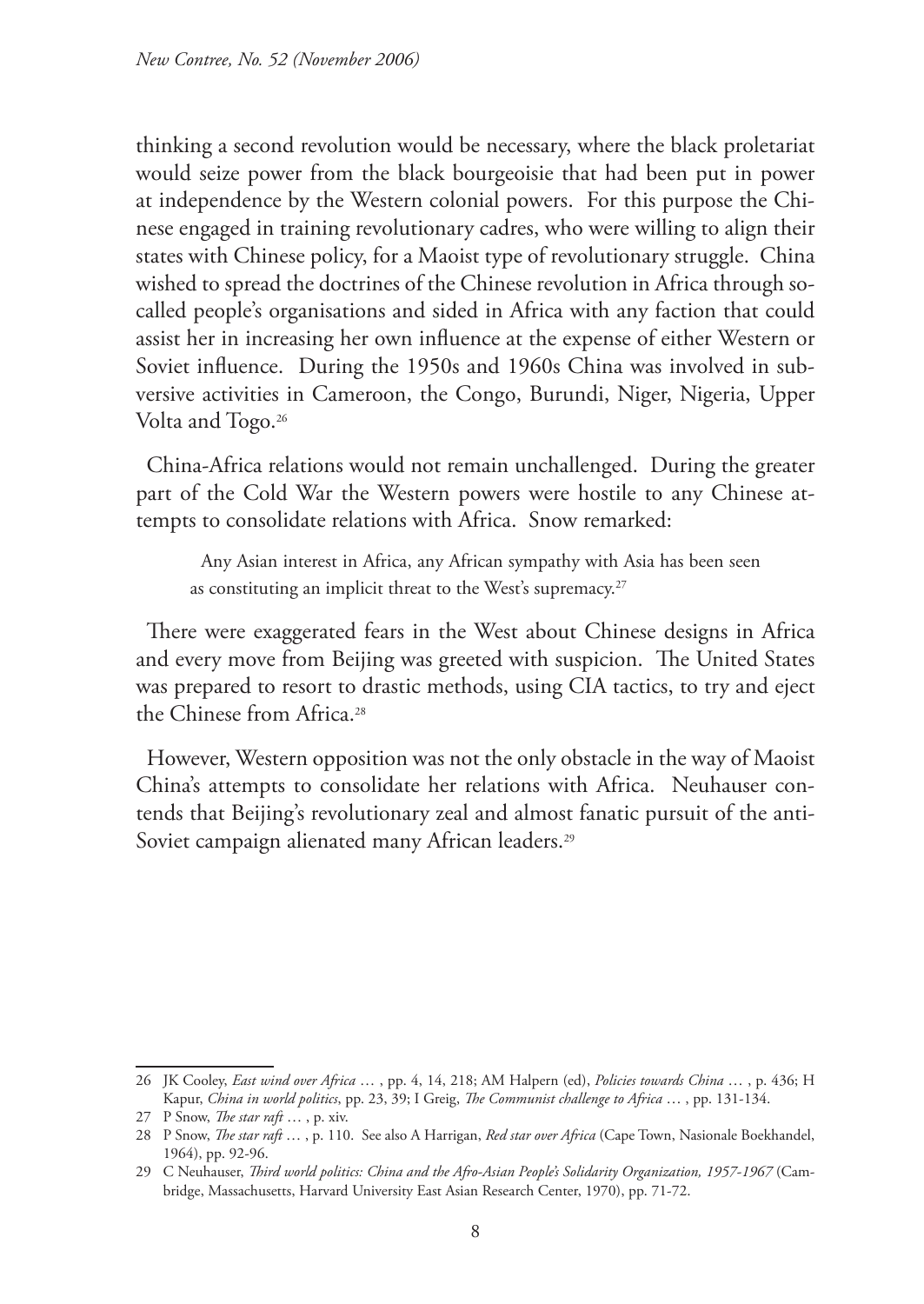### **Political links between China and Africa**

### *Formal diplomatic relations between China and Africa*

Africa's preference for non-alignment in a Cold War situation dominated by the USA and USSR as superpowers suited Beijing. After the Bandung conference Afro-Asian solidarity was emphasised by Beijing and Chinese efforts were launched to establish contacts with Africa.30

Diplomatic relations between the People's Republic of China and independent African states were inaugurated in May 1956, when diplomatic relations at the ambassadorial level were established between China and the Republic of Egypt. The first Afro-Asian People's Solidarity Conference, resulting in the establishment of the Afro-Asian People's Solidarity Organisation, in which China played an important role, was held in Cairo from 26 December 1957 to 3 January 1958. Egypt would remain the PRC's major partner in Africa for a few years and the Chinese embassy in Cairo became the main base for the expansion of Chinese influence in Africa. Because of his opposition to communism Nasser was later accused by the Chinese of having abandoned the struggle against imperialism and relations between the PRC and Egypt cooled down.31

Between 1958 and 1964 the PRC established formal diplomatic relations with the Kingdom of Morocco, Algeria, Sudan, Guinea, Ghana, Mali, Somalia, the Congo, Tanzania, Kenya, Burundi, Tunisia and Congo-Brazzaville. Chinese embassies in these countries were used as bases from where contacts further afield could be initiated.32

A new drive to expand China's relations in Africa was heralded by the visit of Zhou Enlai, the Chinese premier, to ten African countries from December 1963 to February 1964. The purposes of the visit were to boost China's image in Africa, to establish more firmly the Chinese presence in Africa, to consolidate relations with specific African countries, and to seek African support for the Chinese offensive against the Soviet Union. During this visit Zhou emphasised the long record of contact between China and Africa and their common experience of oppression, and laid down the principles for China-Africa relations. He promised that China would be the champion of

<sup>30</sup> A Ogunsanwo, *China's policy in Africa, 1958-71*, pp. 8-9.

<sup>31</sup> C Neuhauser, *Third world politics* … , p. 3; A Ogunsanwo, *China's policy in Africa, 1958-71*, p. 9; H Kapur, *China in world politics*, p. 24; I Greig, *The Communist challenge to Africa* … , p. 59.

<sup>32</sup> A Hutchison, *China's African revolution*, p. 19; I Greig, *The Communist challenge to Africa* … , p. 71.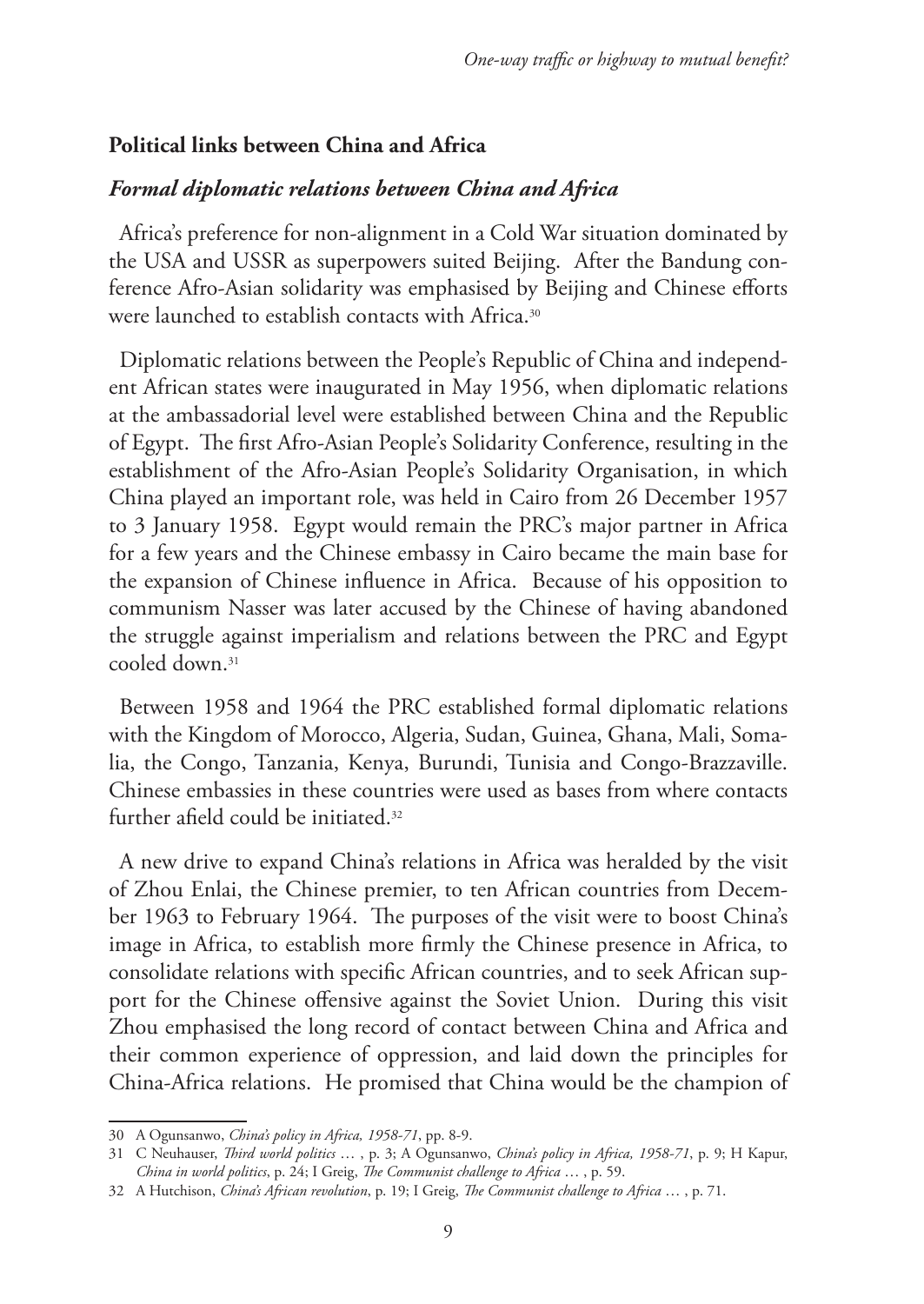subjugated Africans against European rule and of free African governments against European influence.<sup>33</sup>

Zhou's visit was regarded by some as a *tour de force*34 and by others as a diplomatic failure, because he could not persuade a single African government to demonstrate preference for Beijing over Moscow.35 But the visit was a propaganda success and was followed by increased diplomatic activity between China and Africa, evidenced by the following:

- Most of the newly independent African states recognised the PRC. The number of independent African countries that recognised the PRC increased from 3 (out of 9) in 1958 to 19 (out of 37) in 1965 and, after a brief decline during the Cultural Revolution period, to 23 (out of 42) in 1971.<sup>36</sup>
- In the 1960s the PRC was isolated in most of the world, but not in Africa. It was the one major non-communist region where Chinese diplomats were still welcome. By 1970 the PRC had formal diplomatic relations with 15 African states.<sup>37</sup>
- Reciprocal visits between China and African states increased dramatically. Between 1958 and 1970 a total of 827 African delegations visited China and 473 Chinese delegations travelled to Africa.<sup>38</sup>

It was not all plain sailing and there were a number of obstacles in the way of closer relations between China and Africa. Some of these were:

- Many African leaders especially in Islamic societies, including Egypt's Nasser, were opposed to communism and feared a possible "second scramble for Africa".39
- The conflict between the PRC and the Soviet Union caused the Afro-Asian People's Solidarity Organisation and Afro-Asian solidarity committees in African countries, which had formerly facilitated contacts and generated goodwill for China, to split. The planned second Afro-Asian conference was postponed indefinitely.40 Countries interested in closer relations with the PRC were placed

<sup>33</sup> AM Halpern (ed), *Policies towards China* … , p. 435; A Hutchison, *China's African revolution*, pp. 61-2; P Snow, *The star raft* … , pp. 74-76.

<sup>34</sup> A Hutchison, *China's African revolution*, p. 62.

<sup>35</sup> AM Halpern (ed), *Policies towards China* … , p. 436.

<sup>36</sup> A Ogunsanwo, *China's policy in Africa, 1958-71*, pp. 119, 274.

<sup>37</sup> BD Larkin, *China and Africa, 1949-1970*, pp. 1, 66-67; P Snow, *The star raft* … , p. 111.

<sup>38</sup> A Ogunsanwo, *China's policy in Africa, 1958-71*, pp. 33, 122, 266-7; P Snow, *The star raft* … , p. 90.

<sup>39</sup> A Ogunsanwo, *China's policy in Africa, 1958-71*, p. 25; A Hutchison, *China's African revolution*, pp. 80, 284; P Snow, *The star raft* … , p. 88.

<sup>40</sup> A Ogunsanwo, *China's policy in Africa, 1958-71*, pp. 238-239.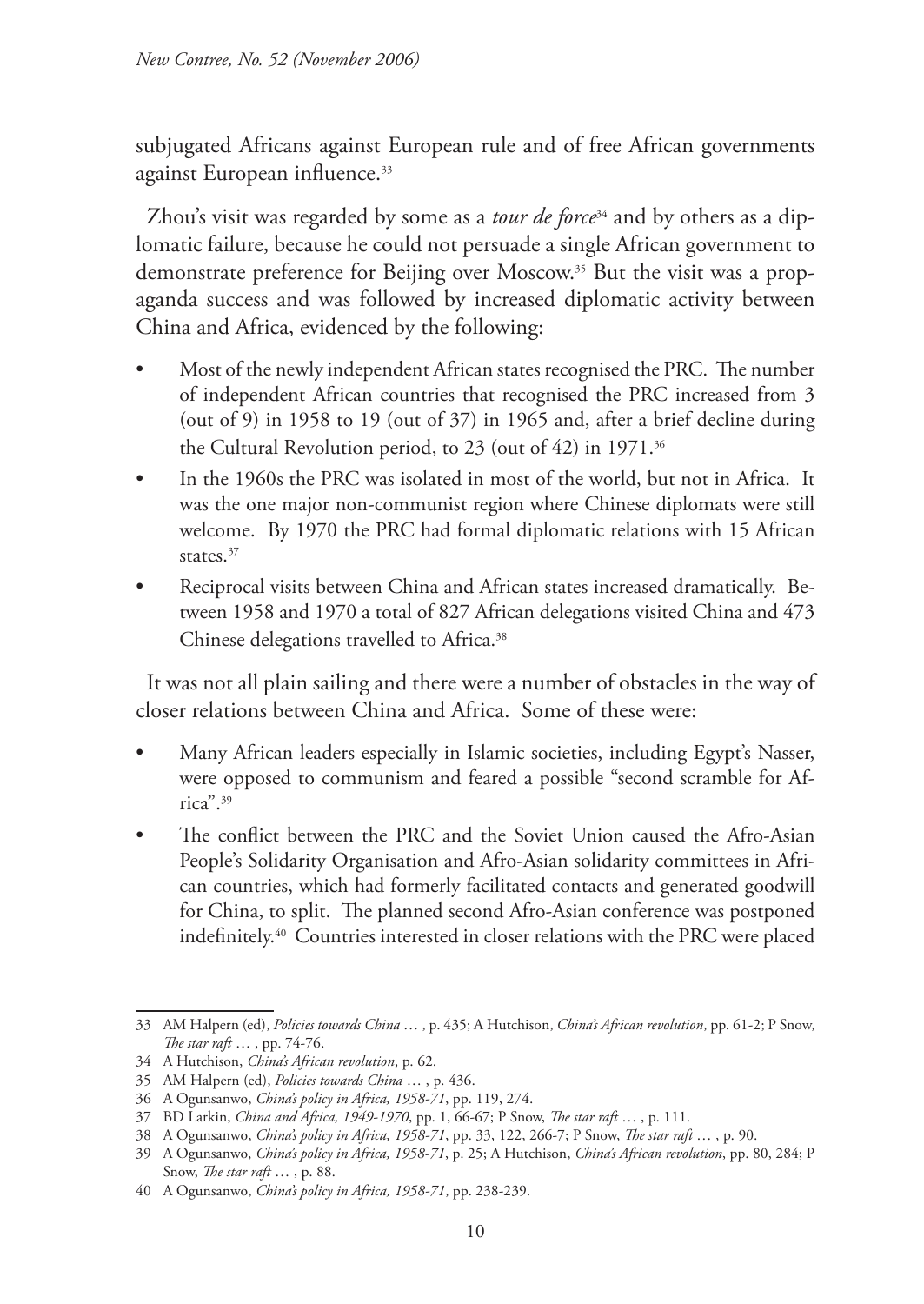in an awkward position by the Chinese insistence that African states should make a clear choice between Beijing and the Chinese enemies.<sup>41</sup>

• Because of the Chinese propaganda campaign against France during the Algerian War and the premature recognition by China of the Algerian regime that overthrew Ben Bella, the PRC made little headway in French speaking African states.<sup>42</sup>

In the 1960s Tanzania emerged as a major African partner of China. The Sino-Tanzanian Treaty of Friendship, signed in 1965 during Nyerere's first state visit to China, was a landmark of Chinese diplomacy in Africa. It included the following principles: mutual respect for each other's sovereignty and territorial integrity, non-aggression, non-interference in each other's internal affairs, equality and mutual benefit, and peaceful co-existence.<sup>43</sup>

In the late 1960s China encountered serious setbacks in relations with Africa. In Ghana, Mali, the Central African Republic and Dahomey leaders maintaining friendly relations with Beijing were ousted as a result of coups and these states severed their diplomatic relations with the PRC.<sup>44</sup> When the Cultural Revolution swept through China the Red Guards ransacked the Ministry of Foreign Affairs in Beijing. All Chinese diplomats in Africa, except in Egypt, were recalled. Some African countries suspended their diplomatic relations with the PRC. Whereas the 1960-1965 period represented a high tide of Chinese relations with Africa, the 1966-1970 period saw a Chinese retreat in Africa.45

In 1968 a major reassessment of the Chinese African policy was done and it was decided to renew and extend diplomatic relations with African states. By 1969 Chinese envoys started returning to Africa and in the 1970s Africa would once again become a priority region in Chinese foreign policy. Severed diplomatic links were restored and new diplomatic links were established. The number of African countries with formal relations with the PRC rose from 15 in 1970 to a total of 29 by the end of the Mao regime. With the ex-

<sup>41</sup> JK Cooley, *East wind over Africa* … , p. 217.

<sup>42</sup> A Ogunsanwo, *China's policy in Africa, 1958-71*, pp. 259, 263.

<sup>43</sup> A Ogunsanwo, *China's policy in Africa, 1958-71*, p. 283; GT Yu, *China's African policy: A study of Tanzania*, p. 12.

<sup>44</sup> P Snow, *The star raft* … , p. 103.

<sup>45</sup> A Ogunsanwo, *China's policy in Africa, 1958-71*, pp. 3, 189-190, 239; A Hutchison, *China's African revolution*, pp. 133, 140; GT Yu, *China's African policy: A study of Tanzania*, pp. 5, 7, 9.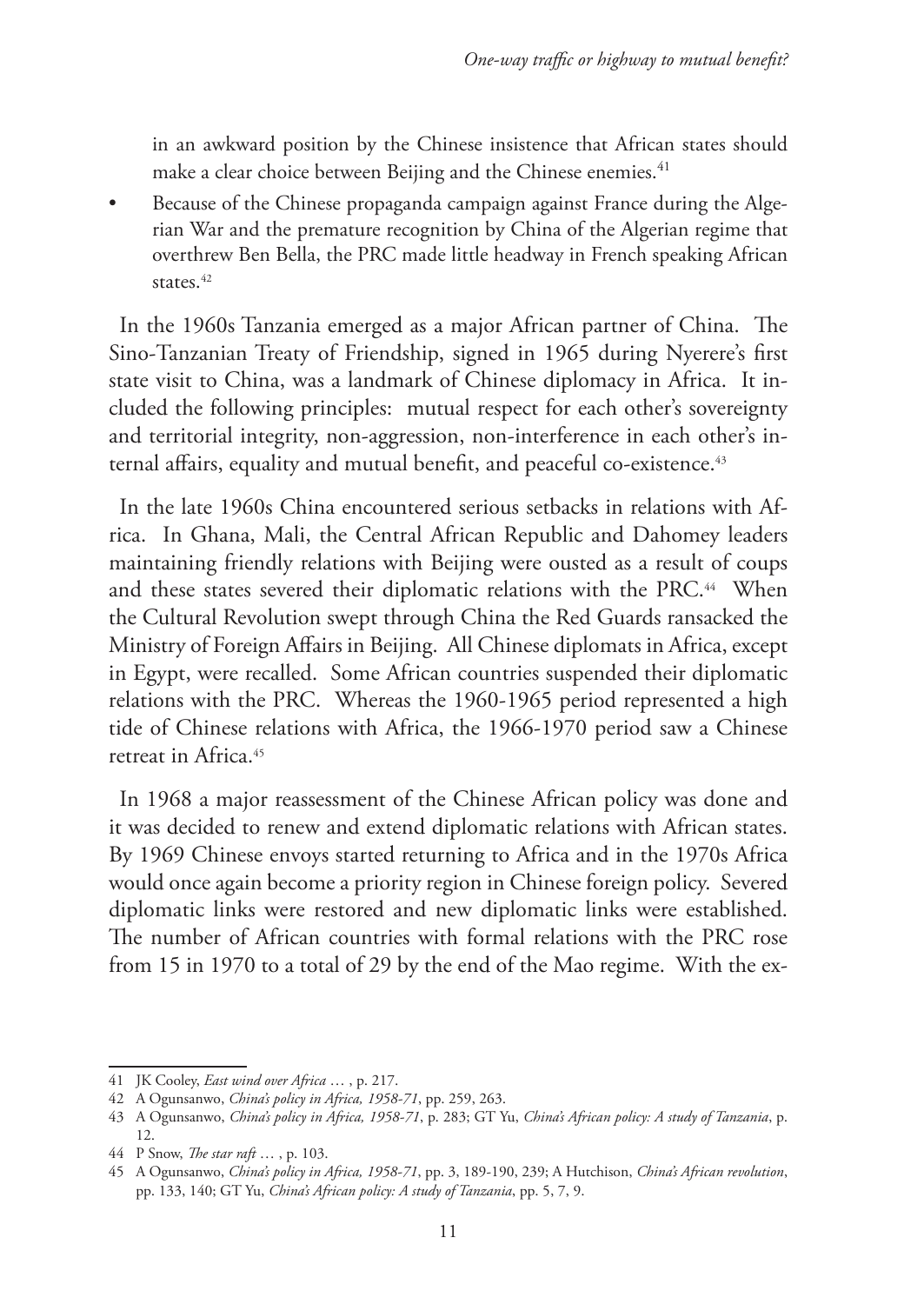ception of the Ivory Coast and Gabon all OAU member states had diplomatic relations with the PRC.46

Beijing's attention was now focussed on relations with a few selected African states: Tanzania, Mali, Guinea, Zambia, Mauritania and Congo-Brazzaville. The "special relationship" with Tanzania, in particular, was central to Beijing's African policies. The PRC backed socialist strong men in Africa. On the one hand loyal friends, such as Julius Nyerere and Kenneth Kaunda, earned lasting Chinese gratitude, but new friends were also identified. Mobutu Sese Seko, who had previously been shunned by Beijing, was befriended. Zaire became one of the main bases in Africa for the Chinese efforts to check Soviet advances on the continent.<sup>47</sup>

By the early 1970s the old idealistic "spirit of Bandung" had gone. Rapidly changing circumstances, both in China and in Africa, necessitated more realistic and pragmatic approaches. Whereas the PRC had formerly tried to sell the communist ideology to Africa, she now desired to project the image that her relations with Africa were altruistic and free of ulterior motives, preconditions or political interference. There was a measure of scepticism in Africa about Chinese intentions. Some African countries were shocked by the "cold new realism of Chinese diplomacy", while some of the more idealistic revolutionaries still pinned their hopes on Beijing. The fact that the PRC was prepared to support unsavoury characters such as Mobutu and Nimeiry made African leaders realise that the Chinese were not as altruistic as they made out and had their own strategic objectives in Africa. African states leaning towards socialism were surprised when the PRC welcomed US President Richard Nixon on a state visit in February 1972. The question was raised whether China really cared for Africa.<sup>48</sup>

#### *Chinese support for liberation movements*

Chinese publications created the not always accurate impression of the PRC as an active and significant revolutionary factor in Africa, with Chairman

<sup>46</sup> BD Larkin, *China and Africa, 1949-1970*, p. 88; A Ogunsanwo, *China's policy in Africa, 1958-71*, p. 244; GT Yu, *China's African policy: A study of Tanzania*, p. 11; I Greig, *The Communist challenge to Africa* … , p. 72; P Snow, *The star raft* … , p. 104.

<sup>47</sup> A Ogunsanwo, *China's policy in Africa, 1958-71*, p. 3; A Hutchison, *China's African revolution*, pp. 251-2; P Snow, *The star raft* … , pp. 103, 123.

<sup>48</sup> CF de Villiers, FR Metrowich and JA du Plessis, *Die Kommunisme in aksie,* p. 105; P Snow, *The star raft* … , pp. 105, 132-134.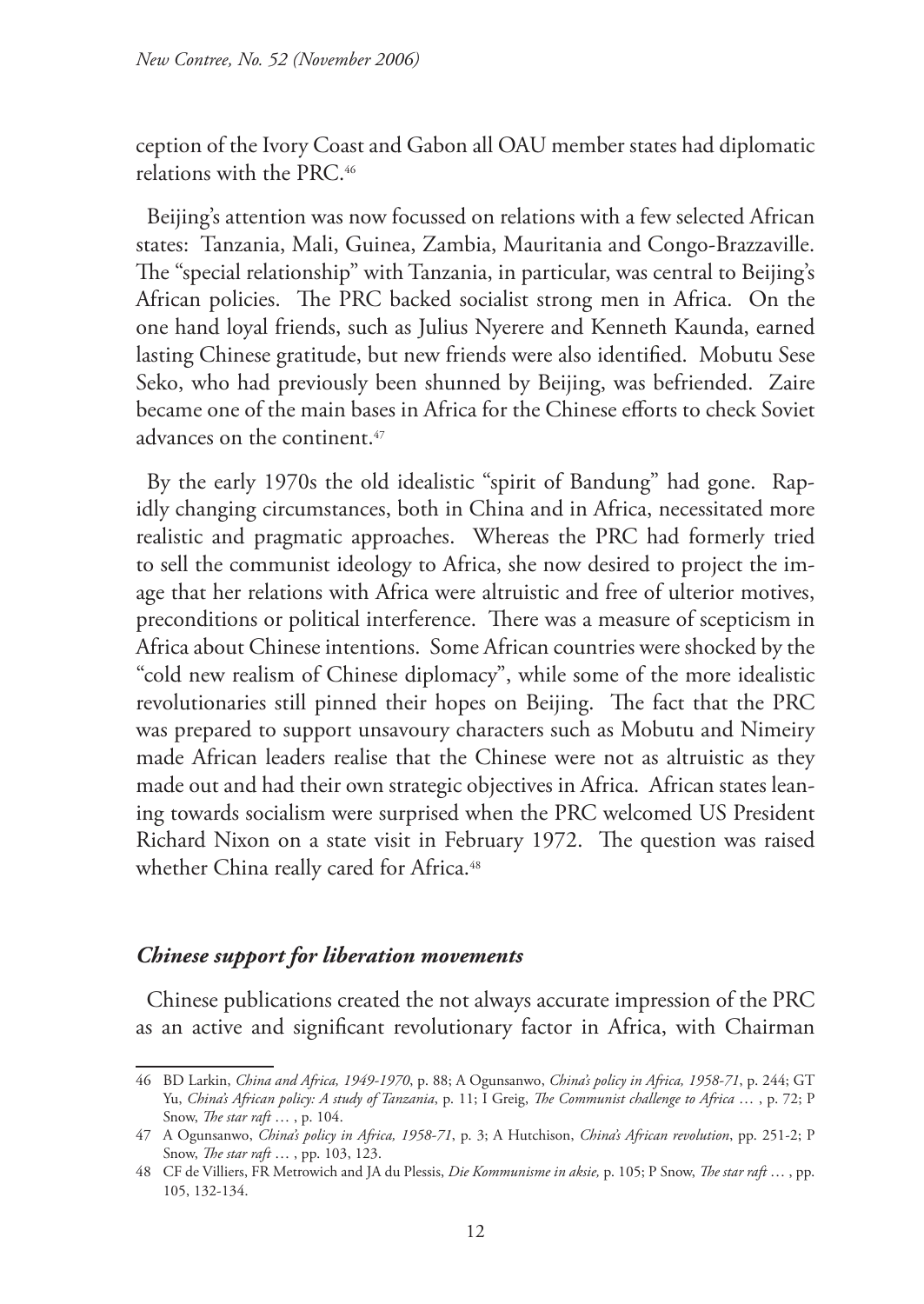Mao's revolutionary thinking as the guiding light for African liberation movements<sup>49</sup>

Admittedly, China established her revolutionary credentials in Africa at an early stage by supporting "people's wars". Beijing gave material assistance to the National Liberation Front (FLN) during the Algerian War between 1957 and 1962 and to Congolese guerrilla bands. However, the Chinese sometimes burnt their fingers as a result of opportunistic policies. They were expelled from Burundi because they supported Congolese dissidents and Tutsi refugees. Because of their assistance to Kenyatta's rival Oginga Odinga they fell into disrepute with the Kenyan government.<sup>50</sup>

In the early 1960s, despite the fact that very few African states had attained their independence through revolutionary struggle, Beijing was still committed to the "united front from below" concept and clung to the idea that future revolutions in Africa could be based on the Chinese revolutionary model. After his visit to the continent in 1963-4 Zhou Enlai referred to the "excellent" revolutionary prospects in Africa.51 In 1965 Lin Piao, the Chinese Minister of Defence, delivered a major policy address entitled "Long Live the Victory of People's War!", in which he explained the official views on people's revolutionary struggles.52 However, the Chinese were not particularly successful in exploiting revolutionary opportunities in Africa.

Beijing's main rival in giving support to African liberation movements was of course Moscow. In both Western and Chinese propaganda the impression was created of a Chinese influence in African liberation struggles far greater than was actually the case. Because of limited resources, practical difficulties and diplomatic considerations the Chinese could never match the Soviets in this regard and came "a poor second in the race for influence in the revolutionary movements".<sup>53</sup>

Beijing's choice of liberation movements to support was dictated by Sino-Soviet rivalry. None of the major African liberation movements was prepared to forfeit Soviet backing by endorsing Chinese policies. Therefore the PRC

<sup>49</sup> DS Prinsloo, *China and the liberation of Portuguese Africa*, FAA Study Report no. 2 (Pretoria, Foreign Affairs Association, 1976), p. 2.

<sup>50</sup> A Hutchison, *China's African revolution*, pp. 25, 112, 114, 116; JP Smaldone, "Soviet and Chinese military aid …", W Weinstein and TH Henriksen (eds), *Soviet and Chinese aid to African nations*, p. 102.

<sup>51</sup> A Hutchison, *China's African revolution*, pp. 7, 106; P Snow, *The star raft* … , p. 75.

<sup>52</sup> A Hutchison, *China's African revolution*, p. 103.

<sup>53</sup> DS Prinsloo, *China and the liberation of Portuguese Africa*, p. 3.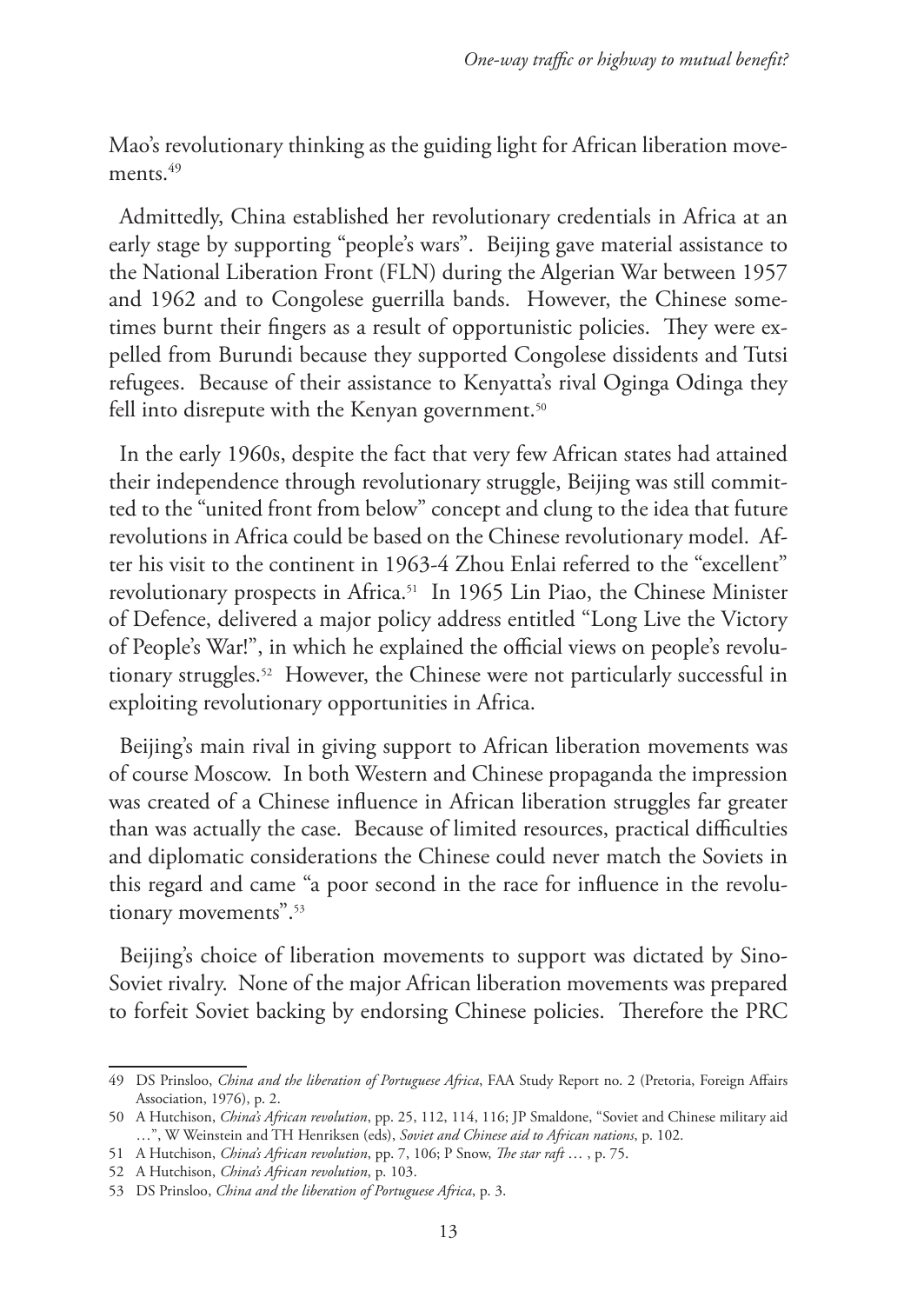was forced to switch support to rival breakaway groups, where they existed. These groups included the PAC in South Africa, ZANU in Rhodesia, the FNLA in Angola, and COREMO in Mozambique.<sup>54</sup>

Beijing's support to African liberation movements consisted of propaganda support, military training, arms supplies and material assistance. Military training and training in subversive techniques were done at the Nanking Military Academy and at camps in Africa. Between 1955 and 1976 a total of 2,675 African military personnel from 13 countries, about 40% of whom were from the regular Tanzanian army, received training from the Chinese. The PRC supplied relatively small amounts of various types of arms to several African states (mainly to Tanzania) and liberation movements. Between 1961 and 1971 arms to the value of \$42 million or 4% of the PRC's total arms exports to the developing world went to Africa, which made the PRC the seventh largest arms supplier to Africa. Between 1967 and 1976 arms deliveries to Africa increased to \$142 million, still constituting only 2.8% of the African arms market. Nowhere in Africa did the military aid programme of the PRC, as a marginal but steady arms supplier to Africa, alter regional or local military balances.<sup>55</sup>

After the reassessment of the Chinese African policy in 1968 Beijing wished to present the PRC as a sober member of the world community. Legitimate relations with sovereign states were pushed and assistance to liberation movements downplayed. Chinese support for dissident groups in independent African states was abandoned. Support for guerrilla movements in territories not yet liberated, especially in southern Africa, was maintained, but these movements were cautioned to restrain their activities.<sup>56</sup>

In Angola in the mid-seventies the Chinese, backing the FNLA, were forced to withdraw. They could not match the firepower of the MPLA, backed by the Soviet Union. It was a shattering blow to China's pride. After the bitter lesson in Angola the PRC sprinkled only modest quantities of arms in countries where they wished to win sympathy or make a symbolic statement, such as Guinea Bissau, Ethiopia and Somalia. When the pragmatic Chinese real-

<sup>54</sup> DS Prinsloo, *China and the liberation of Portuguese Africa*, p. 4; P Snow, *The star raft* … , p. 118.

<sup>55</sup> DS Prinsloo, *China and the liberation of Portuguese Africa*, p. 4; I Greig, *The Communist challenge to Africa* … , pp. 146-149, 154-155; JP Smaldone, "Soviet and Chinese military aid …", W Weinstein and TH Henriksen (eds), *Soviet and Chinese aid to African nations*, pp. 77, 102, 104-109; P Snow, *The star raft* … , pp. 77-78.

<sup>56</sup> A Hutchison, *China's African revolution*, p. 166; W Weinstein, "Chinese aid and policy in Central Africa", W Weinstein and TH Henriksen (eds), *Soviet and Chinese aid to African nations*, p. 155; P Snow, *The star raft* …, p. 104.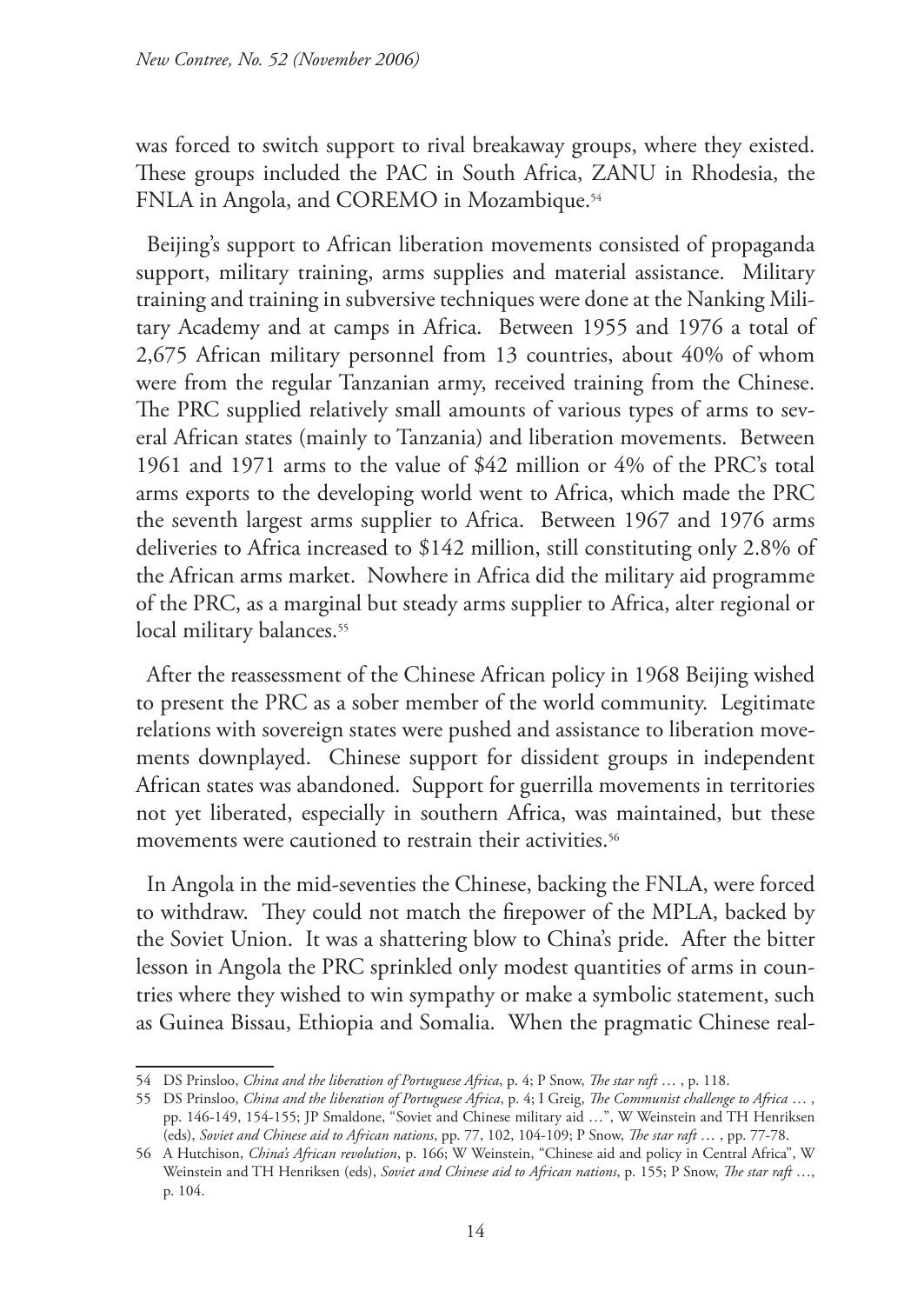ised that pro-Soviet liberation movements were gaining the ascendancy they were prepared to change their allegiance and start supporting major movements such as Frelimo and the MPLA.<sup>57</sup>

Prinsloo is somewhat cynical about Chinese objectives and regards Beijing's support for liberation movements as a product of the conflict with the Soviet Union rather than of a commitment to the PRC's own goals or those of African liberation.58

### *African diplomatic support for China*

On the surface the PRC's assistance to Africa seemed altruistic and free of ulterior motives, but the Chinese leaders were cool strategists intent on enlisting African diplomatic support. They desired to persuade Africans that the PRC's enemies, the USA, the Soviet Union and the Republic of China (ROC) or Taiwan, were their enemies too.<sup>59</sup>

To the PRC African support in the UN was absolutely crucial. From 1949 both the ROC and the PRC claimed to be the sole legitimate government of China that ought to be represented in the UN. The United States and her allies backed the ROC's claim and the communist bloc backed that of the PRC. From the 1960s the allies of the PRC moved an annual resolution in the General Assembly to transfer China's seat at the UN from the ROC to the PRC. As contenders to represent the Chinese people in the UN there was competition between the PRC and the ROC for African diplomatic support. The ROC's counter-efforts in Africa were not very successful. In 1963 18 African states recognised the ROC and 12 recognised the PRC.<sup>60</sup> Each year Taiwan's support declined when votes were cast in the UN General Assembly on the China question. In 1951 only 7 delegates voted for the PRC's admission to the General Assembly, 42 against it, with 11 abstentions. Twenty years later, in 1971, Beijing received 76 of 111 votes, with 35 opposing votes and 17 abstentions. The required two-thirds majority to evict Taiwan from its seat was reached. Of those 76 a crucial 26 came from African countries.

<sup>57</sup> DS Prinsloo, *China and the liberation of Portuguese Africa*, p. 10; P Snow, *The star raft* … , pp. 125-127.

<sup>58</sup> DS Prinsloo, *China and the liberation of Portuguese Africa*, pp. 10-11.

<sup>59</sup> P Snow, *The star raft* … , pp. 105-106.

<sup>60</sup> AM Halpern (ed), *Policies towards China* … , p. 393.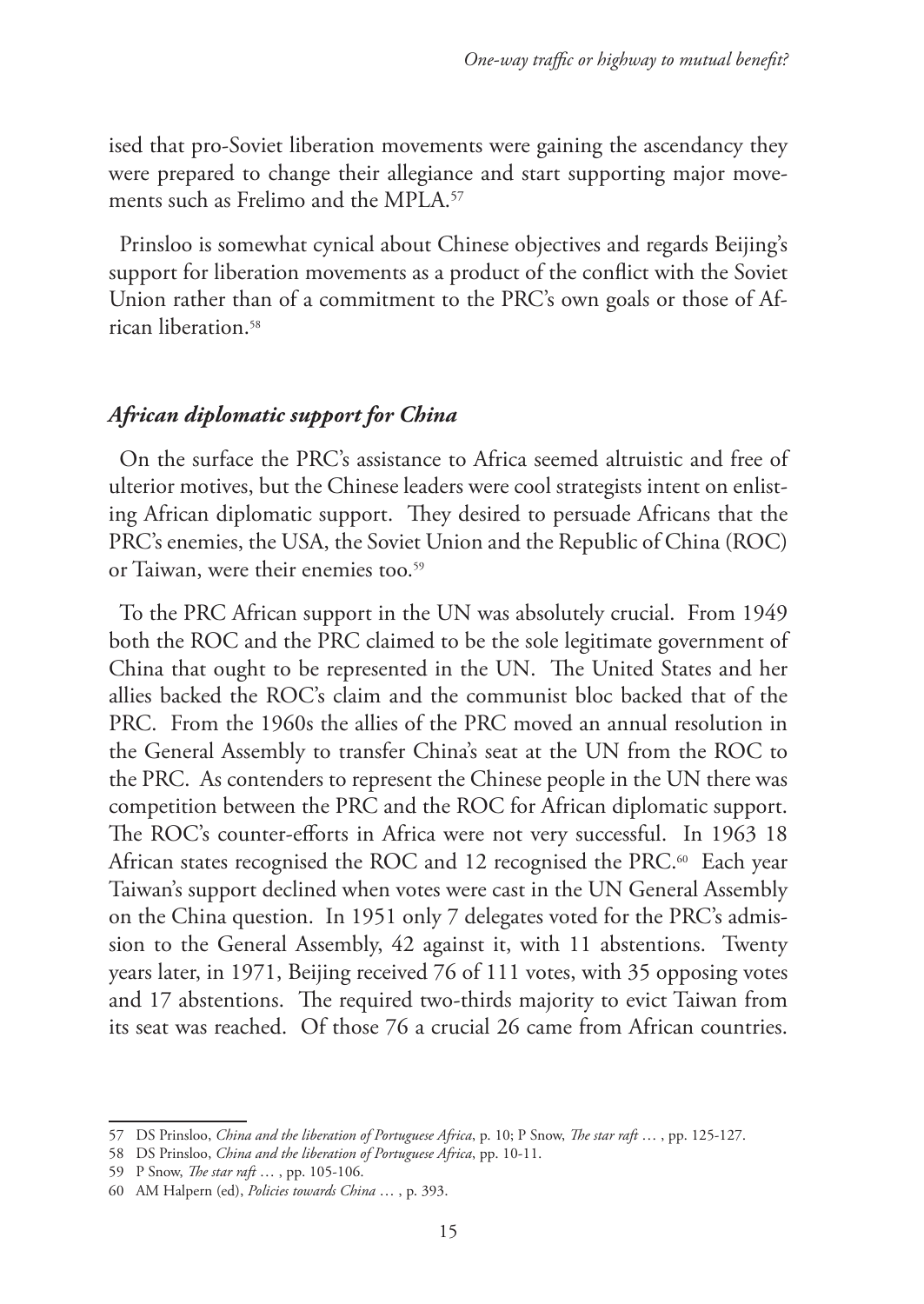Mali and Algeria were Beijing's sponsors at the meeting. Thus it was Africa's support that finally secured the PRC's seat in the General Assembly.<sup>61</sup>

#### **Chinese economic relations with Africa**

#### *Trade*

Direct trade with Africa was initially a low priority for Beijing. The Chinese and African economies were non-complementary, because they imported and exported similar types of goods. Apart from a few strategic minerals, such as copper and cobalt, China needed little from Africa. Although the PRC would like to acquire better access to Africa's resources a solid basis for a major commercial relationship did not exist.62

When the Chinese foreign policy changed in the late 1950s Beijing became more interested in developing trade with Africa. At first Chinese economic relations with Africa were limited to a few countries. The first Chinese trade office in Africa was opened in Cairo as early as 1955. In the 1958-68 period Egypt was, in terms of both exports and imports, China's most important trading partner in Africa. China imported cotton from and exported steel to Egypt. Morocco, Nigeria, Sudan, Tanzania, Uganda, Kenya and Zambia were China's other trading partners in Africa in this period.<sup>63</sup>

In the early 1960s Chinese foreign trade suffered setbacks because of a severe drought in China and disruptions in production as a result of the Great Leap Forward.64

In the mid-sixties, after Zhou Enlai's African visit, Chinese trade with Africa increased. Beijing offered trade agreements and medium-term credit in a single package to potential African partners, "wrapped in the friendly tissue paper of 'peaceful coexistence' and 'non-interference in internal affairs'".<sup>65</sup> Political considerations did play a role in Chinese trade relations with Af-

<sup>61</sup> A Ogunsanwo, *China's policy in Africa, 1958-71*, p. 277; A Hutchison, *China's African revolution*, p. 5; P Snow, *The star raft* … , pp. 111-112, 115.

<sup>62</sup> HC Hinton, *Communist China in world politics* (Boston, Houghton Mifflin Company, 1966), p. 189; A Ogunsanwo, *China's policy in Africa, 1958-71*, p. 85; A Hutchison, *China's African revolution*, pp. 198, 203; P Snow, *The star raft* … , p. 175.

<sup>63</sup> A Ogunsanwo, *China's policy in Africa, 1958-71*, p. 272; I Greig, *The Communist challenge to Africa* … , p. 59. For detailed trade figures in the 1958-1971 period see A Hutchison, *China's African revolution*, pp. 194-195.

<sup>64</sup> A Ogunsanwo, *China's policy in Africa, 1958-71*, p. 85; A Hutchison, *China's African revolution*, p. 16.

<sup>65</sup> JK Cooley, *East wind over Africa* … , p. 187.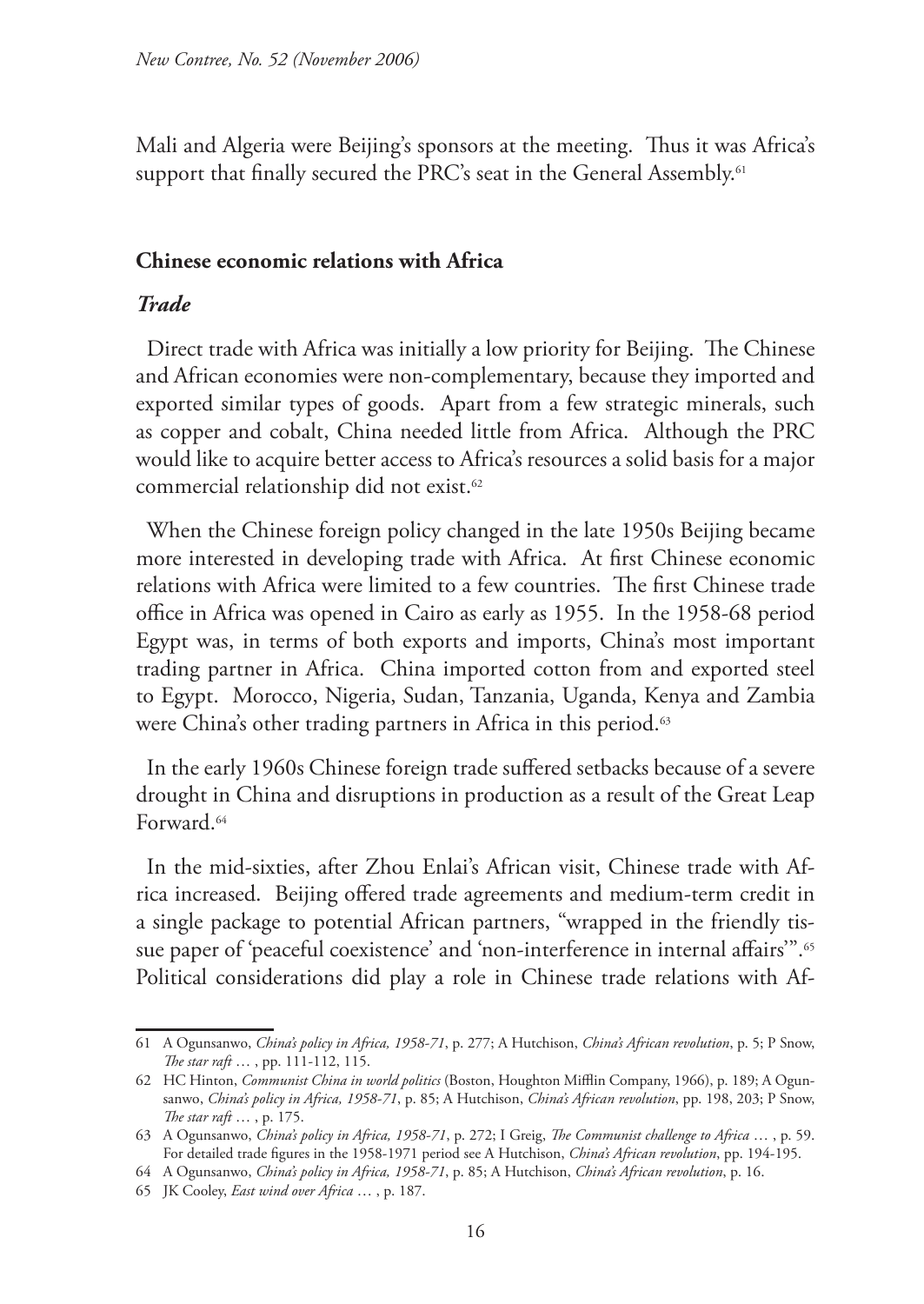rica. Favourable trading agreements were offered to countries which Beijing wished to reward for political favours. A healthy two-way trade developed between China and Africa. Africa supplied mostly raw materials to China and bought relatively unsophisticated Chinese manufactured products for which there was no ready market in the developed world.<sup>66</sup> Chinese exports to Africa rose steeply to £51 million in 1966 and imports from Africa to £39 million in 1965.<sup>67</sup>

From 1970, after a temporary decline during the Cultural Revolution, the Chinese share in African markets started increasing again. The Chinese were able to maintain their commercial relations where no diplomatic relations existed. By the mid-1970s China was a major importer of cotton from Sudan, Tanzania, Uganda and Kenya, sisal from Tanzania and Kenya, and copper from Zambia.68

Nyerere's Tanzania emerged in the 1970s as by far the PRC's most significant ally on the African continent. China became Tanzania's main supplier and aid donor.69

In Africa there was a growing appreciation of the cheapness and improving quality of Chinese goods. Large-scale imports of Chinese goods held the danger that it could affect intra-African trade and inhibit African countries from setting up light industries to manufacture comparable goods.<sup>70</sup>

By the end of Mao's rule China's trade with Africa amounted to about 30% of her total trade with the non-communist world, but still played only a small role in the economies of African countries. Expectations were that the Sino-African trade would increase in absolute terms, but decline in relative terms.71

## *Development aid*

Beijing regarded development assistance as an important and influential foreign policy instrument. It was used as a political tool in the dispute with the

<sup>66</sup> A Hutchison, *China's African revolution*, pp. 5, 198.

 <sup>67</sup> A Ogunsanwo, *China's policy in Africa, 1958-71*, pp. 151, 262.

<sup>68</sup> A Ogunsanwo, *China's policy in Africa, 1958-71*, p. 263; A Hutchison, *China's African revolution*, p. 201.

<sup>69</sup> A Hutchison, *China's African revolution*, pp. 204-205.

<sup>70</sup> A Hutchison, *China's African revolution*, pp. 201-202.

<sup>71</sup> A Hutchison, *China's African revolution*, p. 204.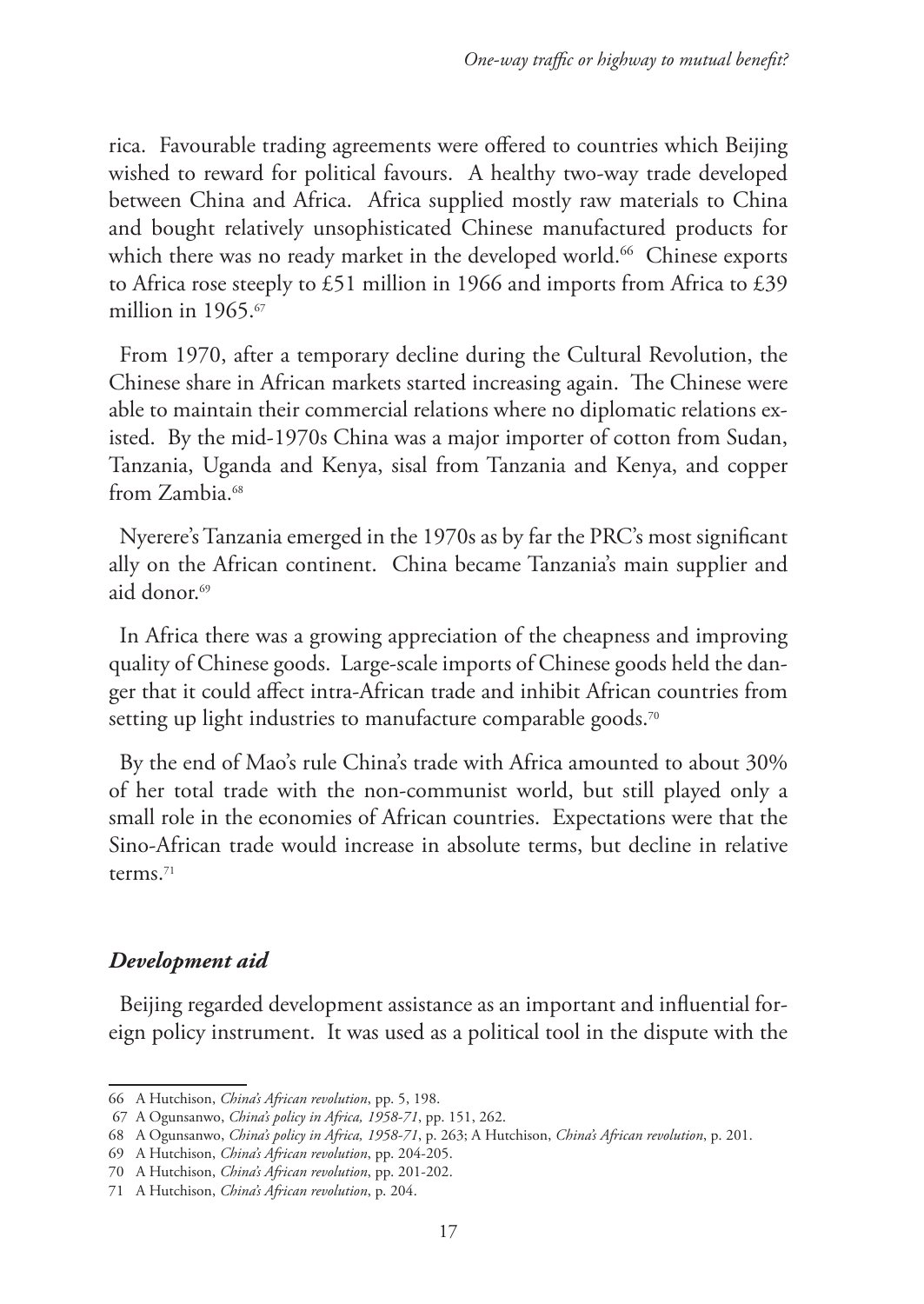Soviet Union to boost China's image as the champion of the Third World.<sup>72</sup> Kapur interprets the Chinese strategy as follows:

It became increasingly evident to the Chinese leadership that if it really aimed at seeking a viable relationship with the outside world, if it wanted to exercise a significant influence in international politics, and if it did not wish to be out-manoeuvred by the super powers … in areas where it had already established some political influence, foreign aid had to be made an important and integral component of its foreign policy. Therefore, notwithstanding the serious economic difficulties from which the nation was in the process of extricating itself … some of the resources were mobilized to frame a politics of foreign aid.73

During his 1963/64 visit to Africa Zhou Enlai invited African states to approach China for aid on the basis of the so-called Eight Principles of Chinese aid-giving. These included equality and mutual benefit, respecting the sovereignty of recipient countries, self-reliance and independent economic development, and low investment projects with quick yields. After Zhou's visit the PRC initiated her aid programme in West Africa and later expanded it to East, Central and Southern Africa. China's economic aid commitments increased to around \$269 million for the 1963-65 period.<sup>74</sup>

The weakness of the Chinese economy compared to the superpowers restricted the PRC's ability to compete with the major aid donors. In the period up to 1970 the Soviet Union supplied almost twice as much development aid to Africa as the PRC. Limited resources forced Beijing to be sparing in aid and to focus on a few selected countries, such as Tanzania, Zambia, Somalia and Sudan. Other recipients of Chinese aid in this period included Ethiopia, Egypt, Algeria, Guinea, Mali, Ghana, the Central African Republic, Congo-Brazzville, Mauritania, Kenya and Uganda. Because of a lack of abundant capital the PRC engaged in low investment, labour-intensive, cottage industry-type development assistance projects in Africa.75

Beijing tried to convince African leaders that the "mutual aid" offered by the Chinese was a better way to build their national economies than the "one-sid-

<sup>72</sup> A Ogunsanwo, *China's policy in Africa, 1958-71*, p. 40; A Hutchison, *China's African revolution*, p. 205.

<sup>73</sup> H Kapur, *China in world politics*, pp. 40-41.

<sup>74</sup> GT Yu, "China's competitive diplomacy in Africa", JA Cohen (ed.), *The dynamics of China's foreign relations* (Cambridge, Massachusetts, Harvard University East Asian Research Center, 1970), p. 75; A Ogunsanwo, *China's policy in Africa, 1958-71*, p. 178; A Hutchison, *China's African revolution*, pp. 50, 52, 87; P Snow, *The star raft* … , pp. 76, 145.

<sup>75</sup> A Ogunsanwo, *China's policy in Africa, 1958-71*, pp. 93, 258; A Hutchison, *China's African revolution*, p. 49.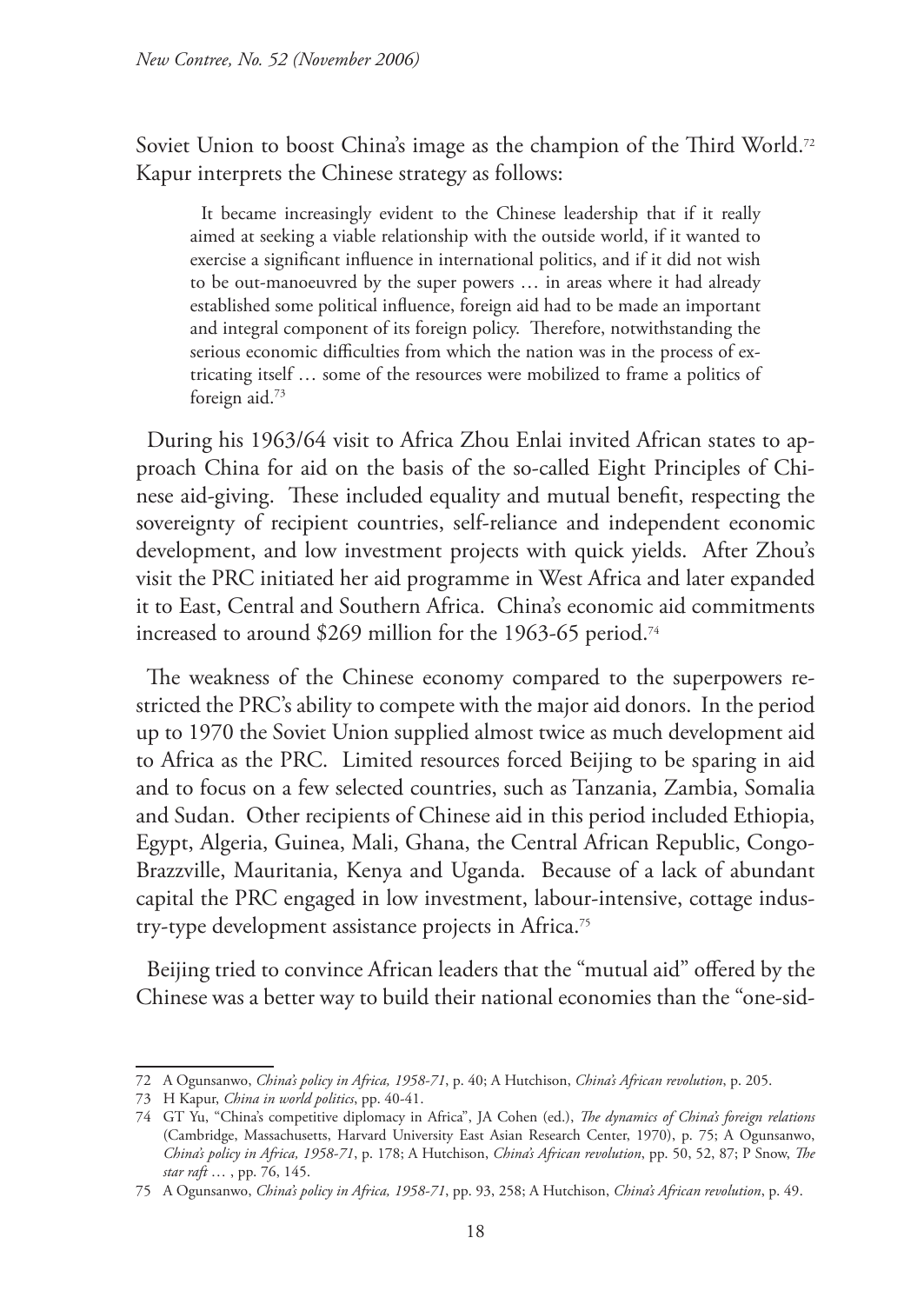ed" aid offered by the West and the Soviets.<sup>76</sup> Chinese terms for development assistance seemed more generous than those of the rich countries. No direct political demands were made and interest-free loans were offered, repayable over an extended time after long grace periods.<sup>77</sup> Another feature of Chinese development assistance which was particularly appealing to Africa was that China provided equipment and experts at a price beyond competition.<sup>78</sup>

In Chinese propaganda directed at the masses of ordinary Africans care for the people was the overriding theme of Chinese aid. The most important element of Chinese efforts to demonstrate that they had the interests of the African people at heart, was the dispatch of many Chinese doctors to Africa over an extended period of time.79

Because of the internal turmoil during the Cultural Revolution China could offer only token aid in the late 1960s and actually withdrew development aid from African countries criticising the Cultural Revolution.<sup>80</sup>

After 1970 there was a renewed drive from Beijing to strengthen economic relations with Africa. Limited resources forced Beijing to focus, in terms of economic assistance, on a few selected African states. Mali, Guinea, Tanzania, Zambia, Mauritania and Congo-Brazzaville were the major recipients of Chinese aid.81 After the end of the Vietnamese War the PRC had more money available for development assistance in Africa. To spread development aid wider the Chinese gave preference to small and medium-sized economic assistance and made modest grants to the largest possible number of recipients.82 In this phase African states that agreed to the establishment of formal diplomatic relations were rewarded with generous aid commitments. Apart from the selected few the PRC also gave development aid to Algeria, Ethiopia, Somalia, Burundi, Cameroon, Chad, Dahomey, Madagascar, Mauritius, Rwanda, Togo, Tunisia and Zaire.<sup>83</sup>

The major portion of Chinese development aid to Africa, around 40%, was

<sup>76</sup> JK Cooley, *East wind over Africa* … , p. 188.

<sup>77</sup> JP Smaldone, "Soviet and Chinese military aid …", W Weinstein and TH Henriksen (eds), *Soviet and Chinese aid to African nations*, p. 103; P Snow, *The star raft* … , pp. 145-146.

<sup>78</sup> CF de Villiers, FR Metrowich and JA du Plessis, *Die Kommunisme in aksie,* p. 106.

<sup>79</sup> P Snow, *The star raft* … , pp. 158-159.

<sup>80</sup> A Hutchison, *China's African revolution*, pp. 141, 160.

<sup>81</sup> A Ogunsanwo, *China's policy in Africa, 1958-71*, p. 3.

<sup>82</sup> GT Yu, "The Tanzania-Zambia railway: A case study in Chinese economic aid to Africa", W Weinstein and TH Henriksen (eds), *Soviet and Chinese aid to African nations*, p. 120.

<sup>83</sup> A Hutchison, *China's African revolution*, pp. 167, 208-209.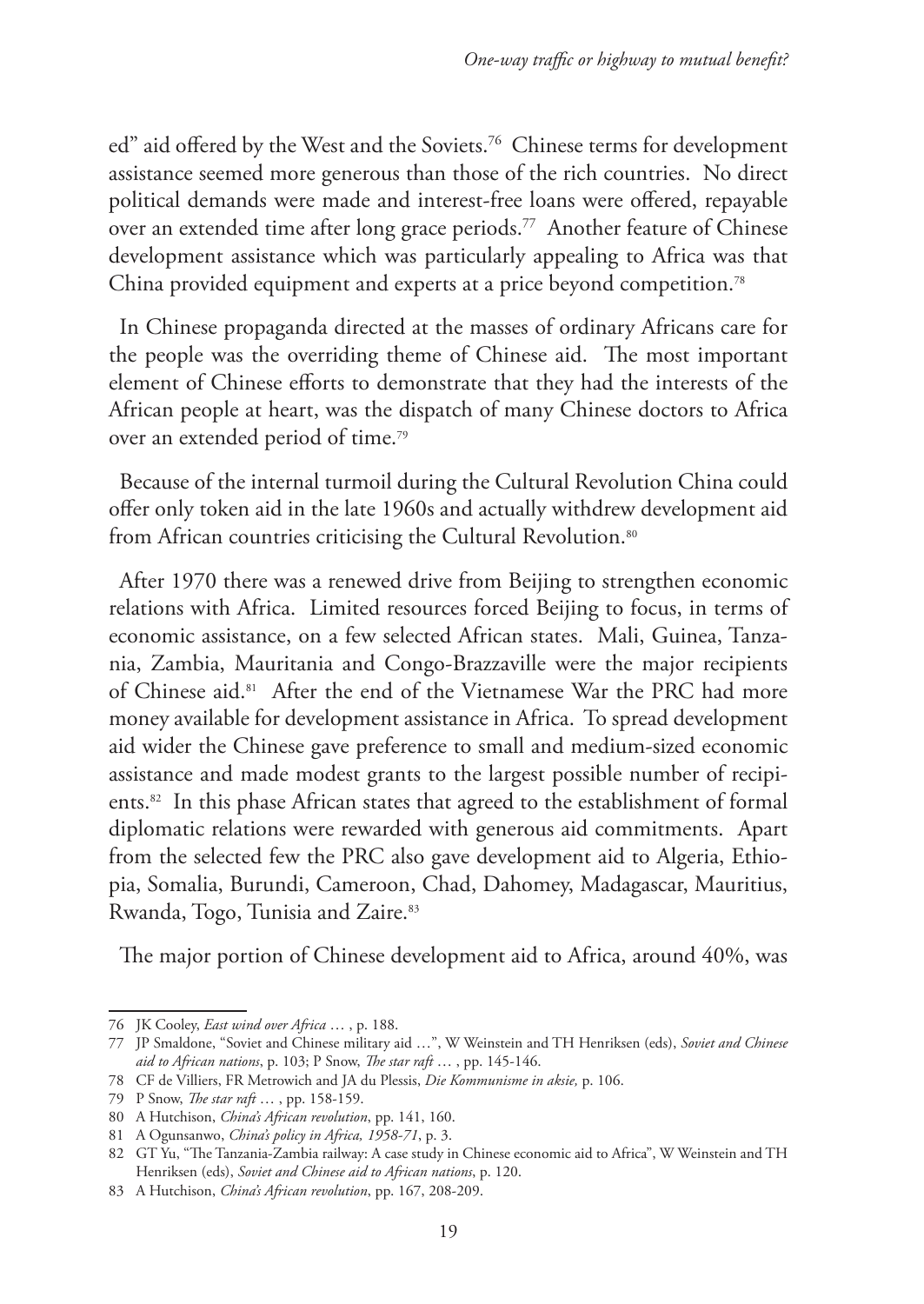spent on communications, including railways, roads and telecommunication. The agricultural sector received about 15% of Chinese aid. Funds were allocated for infrastructure projects such as hydro-electric schemes, dams, airports, stadiums, hospitals and factories. Chinese engineers, technicians and teachers were sent to Africa.<sup>84</sup>

China's flagship development aid project in Africa was the Tanzam railway line. This railway of 1,860km between Dar es Salaam in Tanzania and Kapiri-Mposhi in Zambia provided an outlet to the sea for Zambia's copper and helped to lessen the country's economic dependence on white-ruled Rhodesia and South Africa. Failing to obtain Western support, Tanzania and Zambia turned to China for help. Finance for this project was offered by the PRC in 1965, the final protocol was signed in 1970 and the railway came into service in 1976. Apart from the railway line, the project also included the construction of 2,500 bridges and viaducts, 19 tunnels, and the supply of locomotives and rolling stock. The workforce employed on the project consisted of about 1,500 Chinese and 36,000 Africans. It was by far the PRC's largest foreign aid project and was completed at a cost of more than \$455 million. It required economic sacrifices from the PRC, but brought the following rewards:

- It was a symbol of China's power and capabilities and boosted the PRC's international prestige.
- It demonstrated China's commitment to African political and economic development and enhanced China's credibility.
- By assisting two frontline states (Tanzania and Zambia) to become economically less dependent upon the white-ruled south, Beijing showed her support for southern Africa's liberation struggle and won the allegiance of all African countries opposing white supremacy.
- The special relationship with Tanzania and Zambia consolidated the Chinese presence in the region.85

Whether China's development assistance in Africa was successful in terms of the mutual benefits derived from it is debatable. There were successes and failures. Philanthropy cost the Chinese dearly in some cases where projects in Africa collapsed. Chinese project teams were often frustrated by their clients

<sup>84</sup> A Hutchison, *China's African revolution*, pp. 167, 219; I Greig, *The Communist challenge to Africa* … , p. 84; D Thompson, "China's soft power in Africa: From the 'Beijing consensus' to health diplomacy", *China brief* (Jamestown Foundation), 13 October 2005.

<sup>85</sup> A Hutchison, *China's African revolution*, pp. 222, 224, 225; I Greig, *The Communist challenge to Africa* … , pp. 82-83; GT Yu, "The Tanzania-Zambia railway …", W Weinstein and TH Henriksen (eds), *Soviet and Chinese aid to African nations*, p. 140.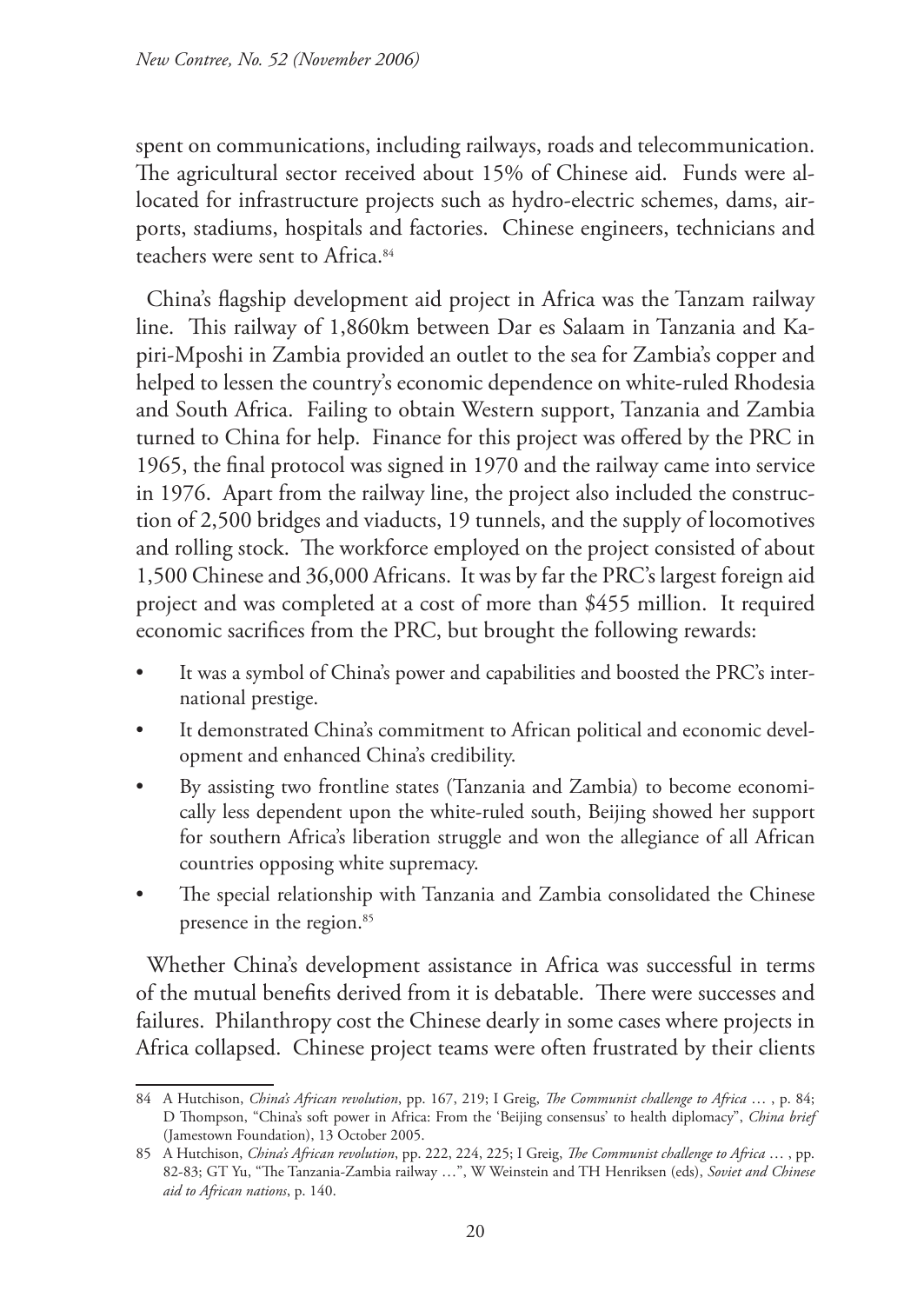in Africa. Attempts to involve more African workers in development projects were hampered by problems in properly training Africans. The Chinese relied mostly on their own materials and their own people. Thousands of Chinese workers came to Africa, content to adopt the same living standards as the African population.<sup>86</sup>

In the 1970s the PRC doubled her aid to Africa. The number of African countries receiving Chinese aid increased from 11 in 1970 to 23 in 1973. New agreements for aid were signed with Mauritius, Togo, Rwanda, Burundi, Ghana, Cameroon, Zaire and Ethiopia. In 1972 40% of the PRC's total foreign aid was channelled to Africa.<sup>87</sup> By the end of Mao's rule 36 African states had received \$2.4 billion in aid commitments from Beijing, 58% of the grand total of Chinese economic aid. The principal recipients had been Tanzania (\$362 million), Zambia (\$307 million), Egypt (\$134 million), Somalia (\$132 million) and Zaire (\$100 million).<sup>88</sup> Aid-trade packages boosted China's trade with Africa, which reached over 6% of her total world trade, compared to only 3% twenty years earlier in 1956.<sup>89</sup>

#### **Cultural contacts between China and Africa**

The idea of "cultural exchange" featured rather prominently in Beijing's initial plans to get a foothold in Africa. Organisations were established in China during the 1960s to promote different types of exchanges with Africa. Examples were the Chinese-African People's Friendship Association, the Asia Africa Society, and the Committee for Cultural Relations with African People. These organisations and other "public bodies" were used for the Chinese penetration of Africa.90

### *"Cultural exchanges" took different forms*

<sup>86</sup> CF de Villiers, FR Metrowich and JA du Plessis, *Die Kommunisme in aksie,* p. 105; P Snow, *The star raft* … , pp. 160, 163, 164, 169-170.

<sup>87</sup> CF de Villiers, FR Metrowich and JA du Plessis, *Die Kommunisme in aksie,* p. 103.

<sup>88</sup> JP Smaldone, "Soviet and Chinese military aid …", W Weinstein and TH Henriksen (eds), *Soviet and Chinese aid to African nations*, p. 103; GT Yu, "The Tanzania-Zambia railway …", W Weinstein and TH Henriksen (eds), *Soviet and Chinese aid to African nations*, pp. 117, 120-121.

<sup>89</sup> A Hutchison, *China's African revolution*, p. 168.

<sup>90</sup> JK Cooley, *East wind over Africa* … , pp. 194-5; A Ogunsanwo, *China's policy in Africa, 1958-71*, p. 97; I Greig, *The Communist challenge to Africa* … , p. 62.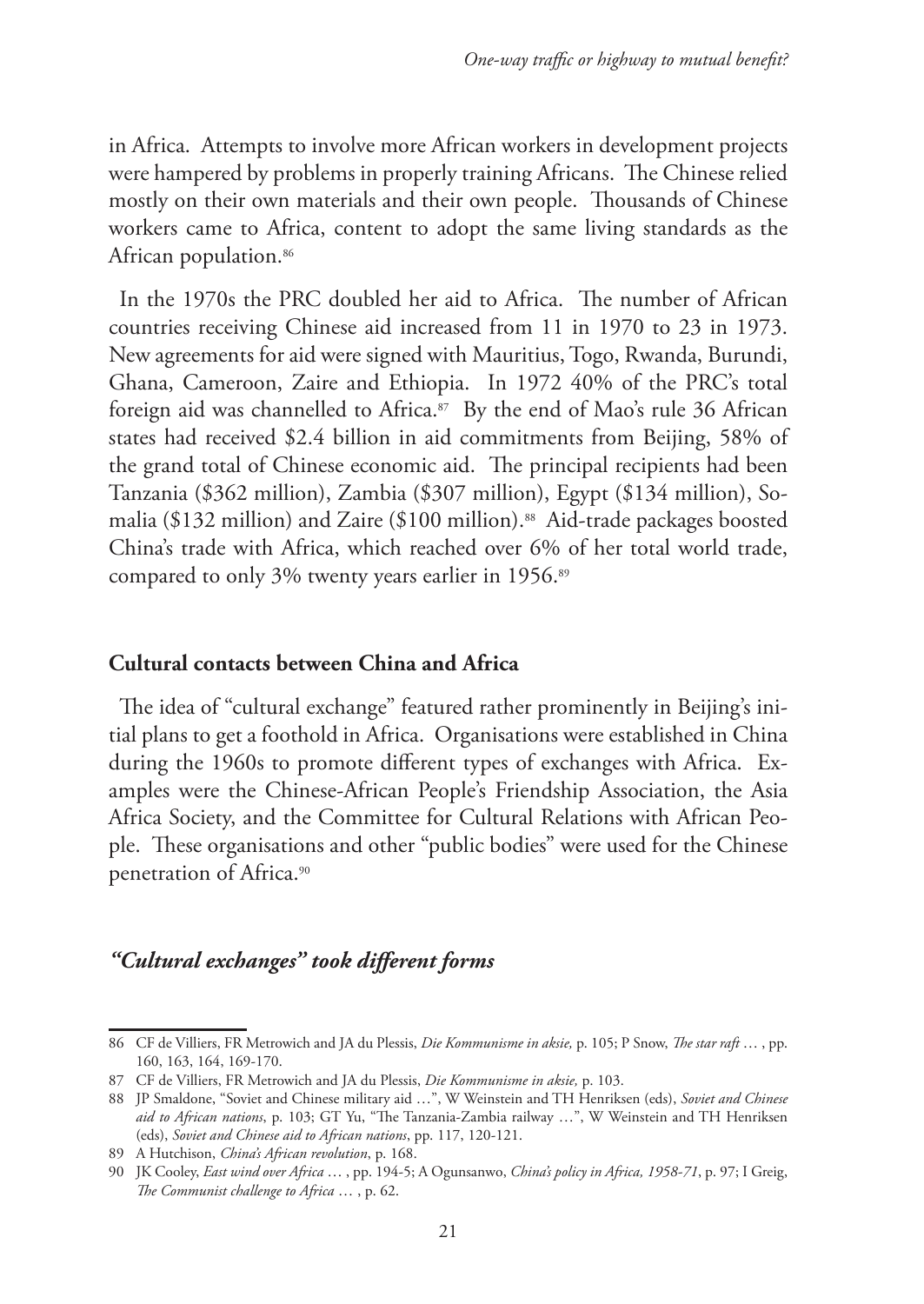- Chinese propaganda: Pro-PRC information was disseminated in Africa in different forms. Chinese printed material in English, French and Arabic was published by the New China News Agency and circulated by mail. Radio Peking's African service, broadcasting Chinese propaganda to various parts of Africa, was established in 1956. By 1975 it broadcast programmes in Chinese, Cantonese, African and European languages for a total of 119 hours per week.<sup>91</sup>
- Visits to China: Apart from visits by official government and trade delegations, African women's, youth and labour leaders were invited to make guided tours of China. On their return they often acted as ambassadors of China by expressing sentiments of awe and solidarity.92
- African students: The most significant element of cultural relations was the education of African students at Chinese universities. African students received scholarships to go to China. The first African students arrived in Beijing in 1958. They first had to learn the Chinese language at the Language Institute in Beijing before they could continue their studies in other fields at Chinese universities. In 1961/2 118 African students were registered at the Languages Institute. African students experienced problems in China, because they had little contact with the local population and felt isolated. Many returned to their home countries before completing their studies. During the Cultural Revolution no African students went to China, but in 1970 the programme was resumed.<sup>93</sup>

### **China and Africa: Mao's legacy**

China's policies toward Africa constituted a reaction to the international environment as it was interpreted by the Chinese government. Mao's regime attempted to change those aspects of the environment which were regarded as being inimical to Chinese interests. Although Western propaganda created the perception that Maoist China was rigid and doctrinaire, Beijing's tactics were supple and flexible and the PRC's foreign policy towards Africa had a pragmatic and evolutionary nature. The PRC dropped attempts to sell the communist ideology to Africa when it became clear in the 1970s that more

<sup>91</sup> S Hamrell and CG Widstrand (eds), *The Soviet bloc, China and Africa* (Uppsala, Scandinavian Institute of African Studies, 1964), p. 60; JK Cooley, *East wind over Africa* … , p. 195; I Greig, *The Communist challenge to Africa* … , p. 100.

<sup>92</sup> S Hamrell and CG Widstrand (eds), *The Soviet bloc, China and Africa*, p. 61.

<sup>93</sup> A Ogunsanwo, *China's policy in Africa, 1958-71*, p. 84; P Snow, *The star raft* … , pp. 196-197, 199; JK Cooley, *East wind over Africa* … , p. 201.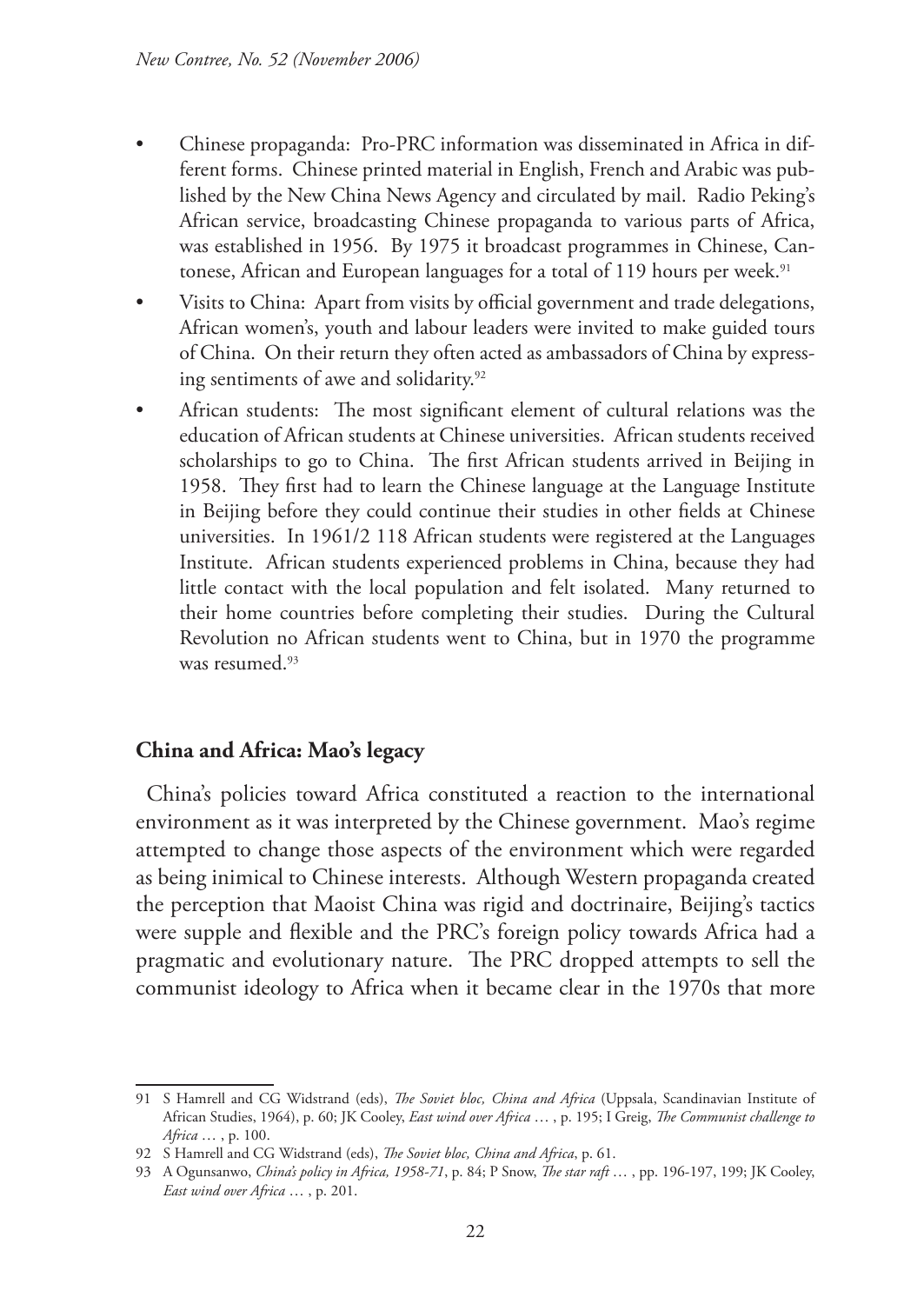success was being achieved through aid without preconditions or political interference<sup>94</sup>

There were successes and failures in Beijing's Africa policy, but on the whole the balance sheet was positive. In the 1950s and 1960s China did not possess the power to detach Africa from Western and Soviet influence, but by the end of Mao's rule in the mid-seventies China was moving into the big league.95 During the slightly more than a quarter of a century of Mao's reign in the PRC significant progress was made in Chinese relations with Africa. Ogunsanwo writes:

From the peripheral status it occupied in the middle fifties, China's policy in Africa rapidly achieved a self-propelling and compulsive momentum.<sup>96</sup>

By the mid-seventies Africa had become a prominent component of Beijing's foreign relations. Beijing maintained cordial relations with the majority of African countries. Formal diplomatic relations with many African states existed and the bulk of China's economic aid went to Africa.<sup>97</sup>

The Chinese emphasised the mutual benefits of a seemingly unequal relationship. African benefits were tangible. Projects such as the Tanzam railway brought considerable material advantages to the continent. Chinese benefits were more intangible and indirect. African friendship helped China to attain political goals. As the region of "greatest secondary importance" Africa played a major supporting role in the PRC's foreign policy.98

<sup>94</sup> JK Cooley, *East wind over Africa* … , p. 4; A Hutchison, *China's African revolution*, p. 295; CF de Villiers, FR Metrowich and JA du Plessis, *Die Kommunisme in aksie,* p. 105.

<sup>95</sup> P Snow, *The star raft* … , p. xiv.

<sup>96</sup> A Ogunsanwo, *China's policy in Africa, 1958-71*, p. ix.

<sup>97</sup> A Hutchison, *China's African revolution*, p. 282.

<sup>98</sup> A Hutchison, *China's African revolution*, pp. 4, 278, 282.